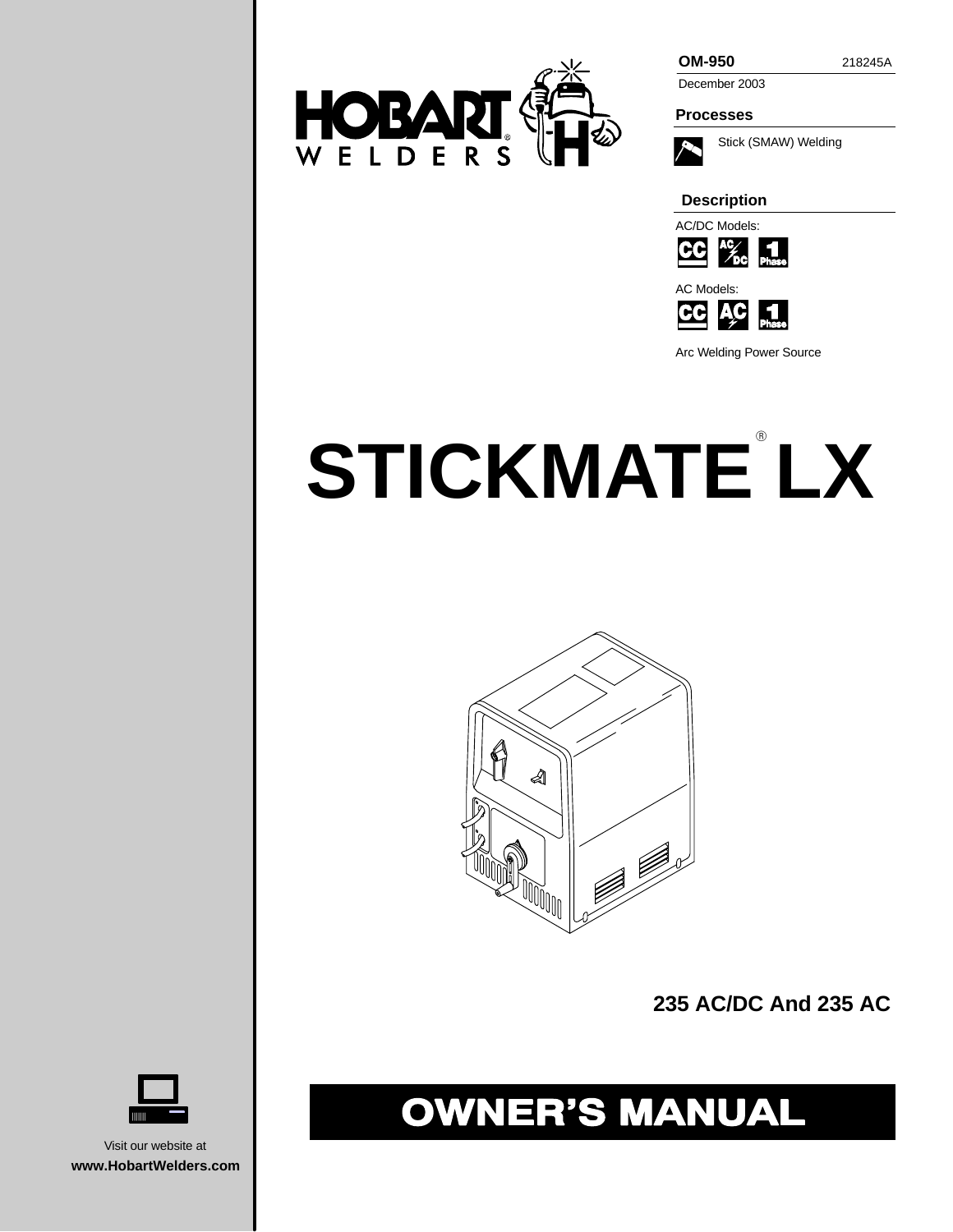# **From Hobart to You**

*Thank you* and *congratulations* on choosing Hobart. Now you can get the job done and get it done right. We know you don't have time to do it any other way.

This Owner's Manual is designed to help you get the most out of your Hobart products. Please take time to read the Safety precautions. They will help you protect yourself against potential hazards on the worksite.



Hobart is registered to the ISO 9001:2000 Quality System Standard.

We've made installation and operation quick and easy. With Hobart you can count on years of reliable service with proper maintenance. And if for some reason the unit needs repair, there's a Troubleshooting section that will help you figure out what the problem is. The parts list will then help you to decide the exact part you may need to fix the problem. Warranty and service information for your particular model are also provided.



Hobart Welders manufactures a full line of welders and welding related equipment.

For information on other quality Hobart products, contact your local Hobart distributor to receive the latest full line catalog or individual catalog sheets. **To locate your nearest distributor or service agency call 1-877-Hobart1.**



Working as hard as you do − every power source from Hobart is backed by the best warranty in the business.

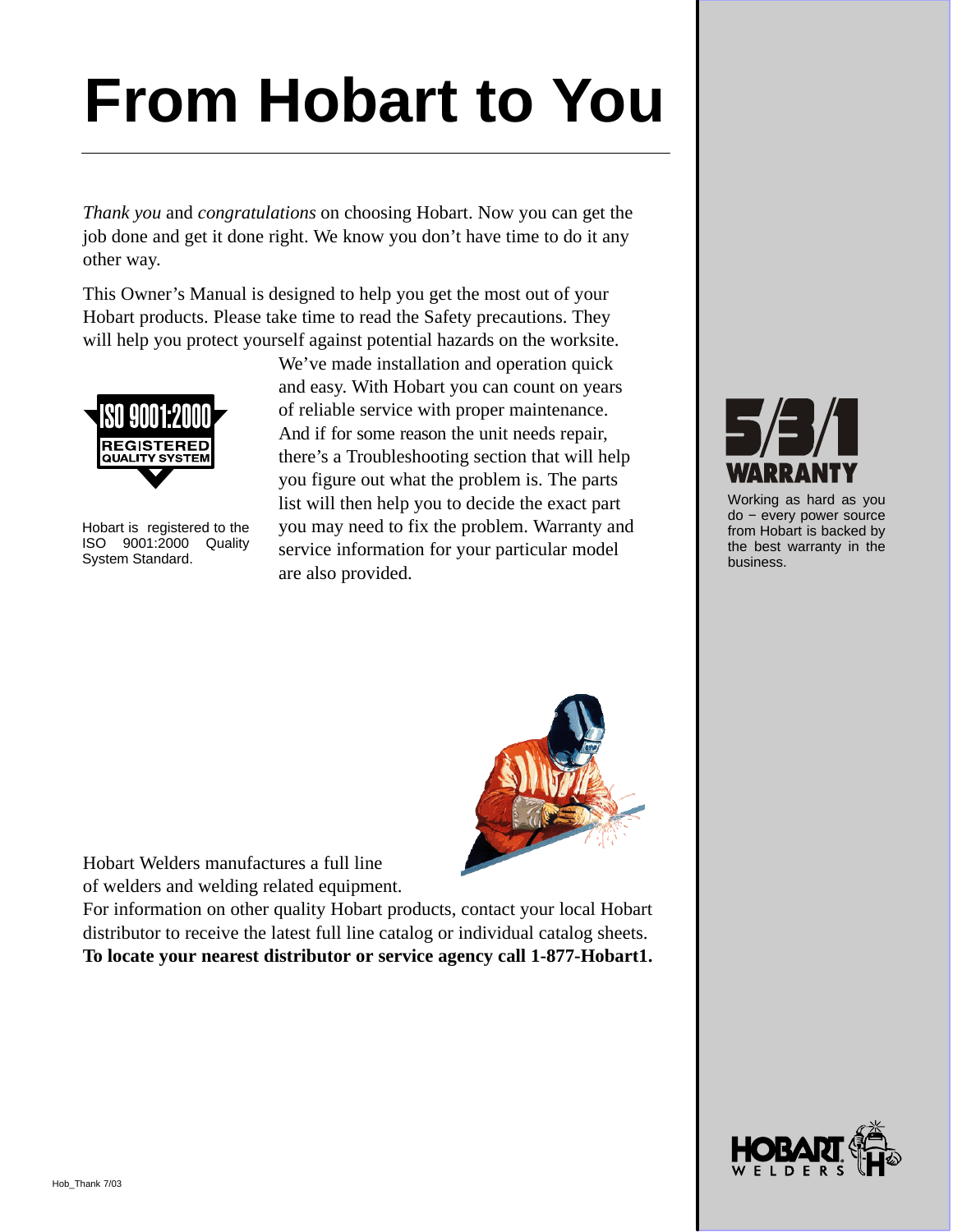# **TABLE OF CONTENTS**

|           | SECTION 1 - SAFETY PRECAUTIONS - READ BEFORE USING                                                                                                                                                                             | 1  |
|-----------|--------------------------------------------------------------------------------------------------------------------------------------------------------------------------------------------------------------------------------|----|
| 1-1.      |                                                                                                                                                                                                                                | 1  |
| $1 - 2.$  |                                                                                                                                                                                                                                | 1  |
| $1-3.$    | Additional Symbols For Installation, Operation, And Maintenance                                                                                                                                                                | 3  |
| $1 - 4.$  |                                                                                                                                                                                                                                | 3  |
| $1-5.$    | Principal Safety Standards (and accommunity control of the state of the state of the state of the Standards (and the Standards of the Standards of the Standards of the Standards of the Standards of the Standards of the Sta | 4  |
| 1-6.      |                                                                                                                                                                                                                                | 4  |
|           | SECTION 2 - CONSIGNES DE SÉCURITÉ - À LIRE AVANT UTILISATION                                                                                                                                                                   | 5  |
| 2-1.      |                                                                                                                                                                                                                                | 5  |
| $2 - 2.$  |                                                                                                                                                                                                                                | 5  |
| $2 - 3.$  | Autres symboles relatifs à l'installation, au fonctionnement et à l'entretien de l'appareil.                                                                                                                                   | 7  |
| $2 - 4.$  |                                                                                                                                                                                                                                | 8  |
| $2 - 5.$  |                                                                                                                                                                                                                                | 8  |
|           |                                                                                                                                                                                                                                | 9  |
| 3-1.      |                                                                                                                                                                                                                                | 9  |
| $3-2.$    |                                                                                                                                                                                                                                | 9  |
|           |                                                                                                                                                                                                                                | 10 |
| 4-1.      |                                                                                                                                                                                                                                | 10 |
| $4-2.$    |                                                                                                                                                                                                                                | 11 |
| 4-3.      |                                                                                                                                                                                                                                | 12 |
| 4-4.      |                                                                                                                                                                                                                                | 13 |
| $4-5.$    |                                                                                                                                                                                                                                | 13 |
| 4-6.      |                                                                                                                                                                                                                                | 14 |
| $4 - 7$ . |                                                                                                                                                                                                                                | 15 |
| 4-8.      |                                                                                                                                                                                                                                | 15 |
|           |                                                                                                                                                                                                                                | 16 |
| 5-1.      |                                                                                                                                                                                                                                | 16 |
|           |                                                                                                                                                                                                                                | 18 |
| 6-1.      |                                                                                                                                                                                                                                | 18 |
| $6 - 2.$  |                                                                                                                                                                                                                                | 18 |
| $6 - 3.$  |                                                                                                                                                                                                                                | 19 |
| $6 - 4.$  |                                                                                                                                                                                                                                | 20 |
|           |                                                                                                                                                                                                                                | 21 |
|           |                                                                                                                                                                                                                                | 22 |
| 8-1.      |                                                                                                                                                                                                                                | 22 |
| $8-2.$    |                                                                                                                                                                                                                                | 23 |
| $8-3.$    |                                                                                                                                                                                                                                |    |
| 8-4.      |                                                                                                                                                                                                                                |    |
| $8 - 5.$  |                                                                                                                                                                                                                                | 25 |
| 8-6.      |                                                                                                                                                                                                                                | 25 |
| $8 - 7.$  |                                                                                                                                                                                                                                | 26 |
| $8 - 8.$  |                                                                                                                                                                                                                                | 26 |
| 8-9.      |                                                                                                                                                                                                                                | 27 |
|           |                                                                                                                                                                                                                                | 27 |
|           |                                                                                                                                                                                                                                | 30 |
|           | <b>OPTIONS AND ACCESSORIES</b>                                                                                                                                                                                                 |    |
| WARRANTY  |                                                                                                                                                                                                                                |    |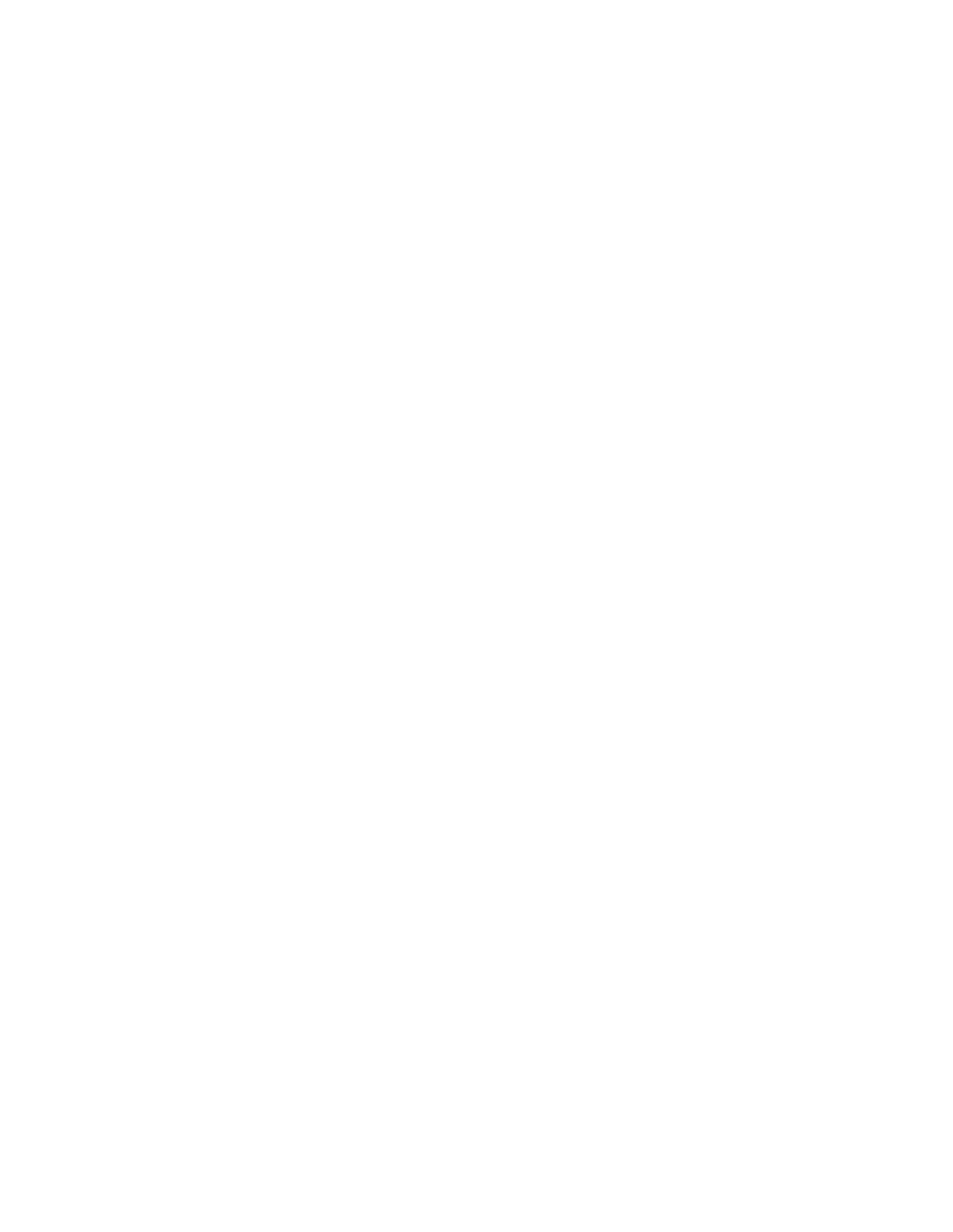# <span id="page-4-0"></span>**1-1. Symbol Usage**



Means Warning! Watch Out! There are possible hazards with this procedure! The possible hazards are shown in the adjoining symbols.

 $\blacktriangle$ **Marks a special safety message.**

**F** Means "Note"; not safety related.

# **1-2. Arc Welding Hazards**

- ▲ The symbols shown below are used throughout this manual to **call attention to and identify possible hazards. When you see the symbol, watch out, and follow the related instructions to avoid the hazard. The safety information given below is only a summary of the more complete safety information found in the Safety Standards listed in Section [1-5](#page-7-0). Read and follow all Safety Standards.**
- $\blacktriangle$  **Only qualified persons should install, operate, maintain, and repair this unit.**
- $\blacktriangle$ **During operation, keep everybody, especially children, away.**



#### **ELECTRIC SHOCK can kill.**

Touching live electrical parts can cause fatal shocks or severe burns. The electrode and work circuit is electrically live whenever the output is on. The input power circuit and machine internal circuits are also

live when power is on. In semiautomatic or automatic wire welding, the wire, wire reel, drive roll housing, and all metal parts touching the welding wire are electrically live. Incorrectly installed or improperly grounded equipment is a hazard.

- Do not touch live electrical parts.
- Wear dry, hole-free insulating gloves and body protection.
- Insulate yourself from work and ground using dry insulating mats or covers big enough to prevent any physical contact with the work or ground.
- Do not use AC output in damp areas, if movement is confined, or if there is a danger of falling.
- Use AC output ONLY if required for the welding process.
- If AC output is required, use remote output control if present on unit.
- Disconnect input power or stop engine before installing or servicing this equipment. Lockout/tagout input power according to OSHA 29 CFR 1910.147 (see Safety Standards).
- Properly install and ground this equipment according to its Owner's Manual and national, state, and local codes.
- Always verify the supply ground check and be sure that input power cord ground wire is properly connected to ground terminal in disconnect box or that cord plug is connected to a properly grounded receptacle outlet.
- When making input connections, attach proper grounding conductor first - double-check connections.
- Frequently inspect input power cord for damage or bare wiring − replace cord immediately if damaged − bare wiring can kill.
- Turn off all equipment when not in use.
- Do not use worn, damaged, undersized, or poorly spliced cables.
- Do not drape cables over your body.



This group of symbols means Warning! Watch Out! possible ELECTRIC SHOCK, MOVING PARTS, and HOT PARTS hazards. Consult symbols and related instructions below for necessary actions to avoid the hazards.

- If earth grounding of the workpiece is required, ground it directly with a separate cable.
- Do not touch electrode if you are in contact with the work, ground, or another electrode from a different machine.
- Use only well-maintained equipment. Repair or replace damaged parts at once. Maintain unit according to manual.
- Wear a safety harness if working above floor level.
- Keep all panels and covers securely in place.
- Clamp work cable with good metal-to-metal contact to workpiece or worktable as near the weld as practical.
- **•** Insulate work clamp when not connected to workpiece to prevent contact with any metal object.
- Do not connect more than one electrode or work cable to any single weld output terminal.

#### **SIGNIFICANT DC VOLTAGE exists after removal of input power on inverters.**

 Turn Off inverter, disconnect input power, and discharge input capacitors according to instructions in Maintenance Section before touching any parts.



#### **FUMES AND GASES can be hazardous.**

Welding produces fumes and gases. Breathing these fumes and gases can be hazardous to your health.

- Keep your head out of the fumes. Do not breathe the fumes.
- If inside, ventilate the area and/or use exhaust at the arc to remove welding fumes and gases.
- If ventilation is poor, use an approved air-supplied respirator.
- Read the Material Safety Data Sheets (MSDSs) and the manufacturer's instructions for metals, consumables, coatings, cleaners, and degreasers.
- Work in a confined space only if it is well ventilated, or while wearing an air-supplied respirator. Always have a trained watchperson nearby. Welding fumes and gases can displace air and lower the oxygen level causing injury or death. Be sure the breathing air is safe.
- Do not weld in locations near degreasing, cleaning, or spraying operations. The heat and rays of the arc can react with vapors to form highly toxic and irritating gases.
- Do not weld on coated metals, such as galvanized, lead, or cadmium plated steel, unless the coating is removed from the weld area, the area is well ventilated, and if necessary, while wearing an air-supplied respirator. The coatings and any metals containing these elements can give off toxic fumes if welded.

som \_8/03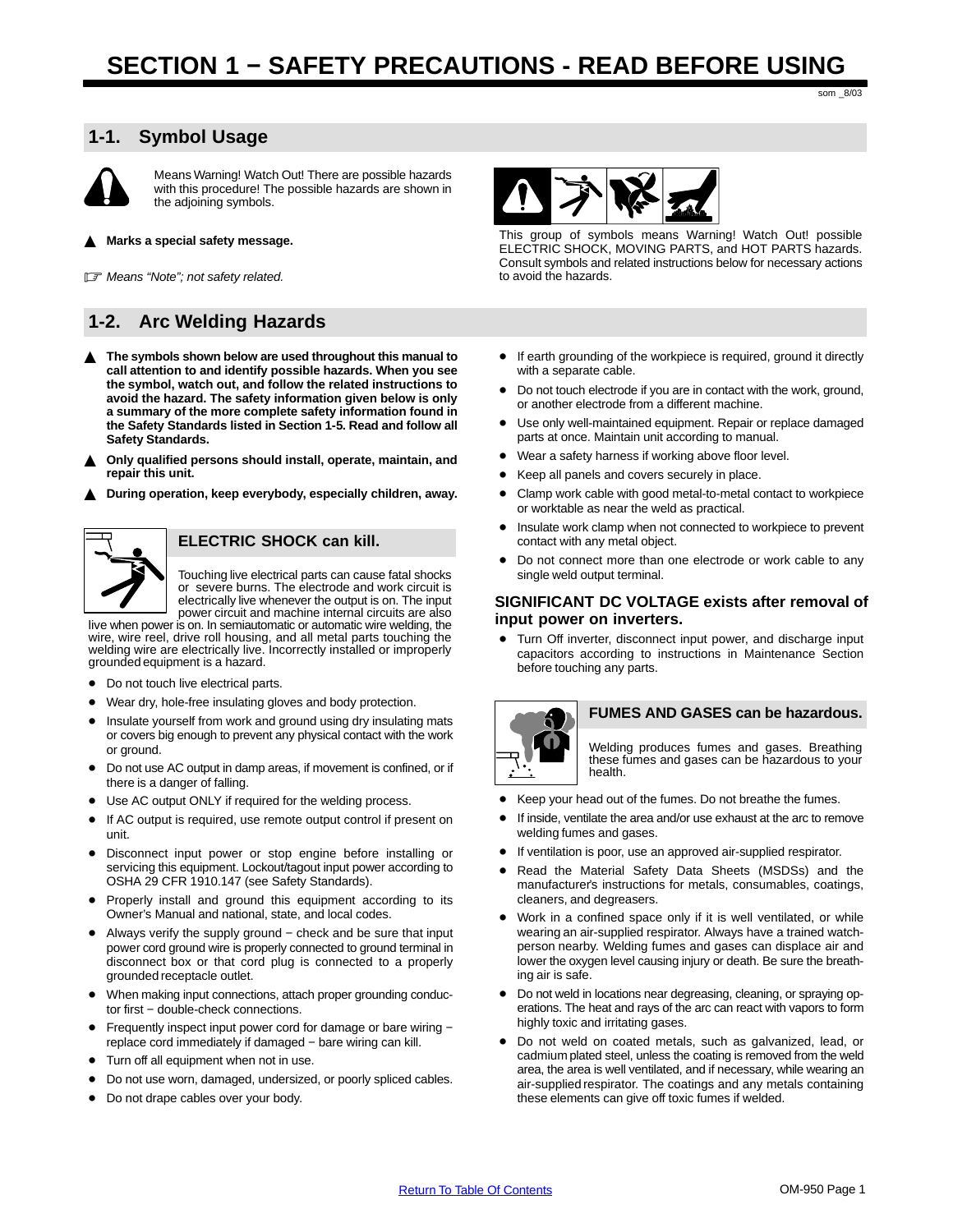

## **ARC RAYS can burn eyes and skin.**

Arc rays from the welding process produce intense visible and invisible (ultraviolet and infrared) rays that can burn eyes and skin. Sparks fly off from the weld.

- Wear a welding helmet fitted with a proper shade of filter to protect your face and eyes when welding or watching (see ANSI Z49.1 and Z87.1 listed in Safety Standards).
- Wear approved safety glasses with side shields under your helmet.
- Use protective screens or barriers to protect others from flash and glare; warn others not to watch the arc.
- Wear protective clothing made from durable, flame-resistant material (leather and wool) and foot protection.



# **WELDING can cause fire or explosion.**

Welding on closed containers, such as tanks, drums, or pipes, can cause them to blow up. Sparks can fly off from the welding arc. The flying sparks, hot workpiece, and hot equipment can cause fires and

burns. Accidental contact of electrode to metal objects can cause sparks, explosion, overheating, or fire. Check and be sure the area is safe before doing any welding.

- Protect yourself and others from flying sparks and hot metal.
- Do not weld where flying sparks can strike flammable material.
- Remove all flammables within 35 ft (10.7 m) of the welding arc. If this is not possible, tightly cover them with approved covers.
- Be alert that welding sparks and hot materials from welding can easily go through small cracks and openings to adjacent areas.
- Watch for fire, and keep a fire extinguisher nearby.
- Be aware that welding on a ceiling, floor, bulkhead, or partition can cause fire on the hidden side.
- Do not weld on closed containers such as tanks, drums, or pipes, unless they are properly prepared according to AWS F4.1 (see Safety Standards).
- Connect work cable to the work as close to the welding area as practical to prevent welding current from traveling long, possibly unknown paths and causing electric shock and fire hazards.
- Do not use welder to thaw frozen pipes.
- Remove stick electrode from holder or cut off welding wire at contact tip when not in use.
- Wear oil-free protective garments such as leather gloves, heavy shirt, cuffless trousers, high shoes, and a cap.
- Remove any combustibles, such as a butane lighter or matches, from your person before doing any welding.



#### **FLYING METAL can injure eyes.**

- Welding, chipping, wire brushing, and grinding cause sparks and flying metal. As welds cool, they can throw off slag.
- Wear approved safety glasses with side shields even under your welding helmet.



#### **BUILDUP OF GAS can injure or kill.**

- Shut off shielding gas supply when not in use. Always ventilate confined spaces or use
- approved air-supplied respirator.



# **HOT PARTS can cause severe burns.** • Do not touch hot parts bare handed.

 Allow cooling period before working on gun or torch.



#### **MAGNETIC FIELDS can affect pacemakers.**

- Pacemaker wearers keep away.
- Wearers should consult their doctor before going near arc welding, gouging, or spot welding operations.



#### **NOISE can damage hearing.**

Noise from some processes or equipment can damage hearing.

 Wear approved ear protection if noise level is high.



#### **CYLINDERS can explode if damaged.**

Shielding gas cylinders contain gas under high pressure. If damaged, a cylinder can explode. Since gas cylinders are normally part of the welding process, be sure to treat them carefully.

- Protect compressed gas cylinders from excessive heat, mechanical shocks, slag, open flames, sparks, and arcs.
- Install cylinders in an upright position by securing to a stationary support or cylinder rack to prevent falling or tipping.
- Keep cylinders away from any welding or other electrical circuits.
- Never drape a welding torch over a gas cylinder.
- Never allow a welding electrode to touch any cylinder.
- Never weld on a pressurized cylinder explosion will result.
- Use only correct shielding gas cylinders, regulators, hoses, and fittings designed for the specific application; maintain them and associated parts in good condition.
- Turn face away from valve outlet when opening cylinder valve.
- Keep protective cap in place over valve except when cylinder is in use or connected for use.
- Read and follow instructions on compressed gas cylinders, associated equipment, and CGA publication P-1 listed in Safety Standards.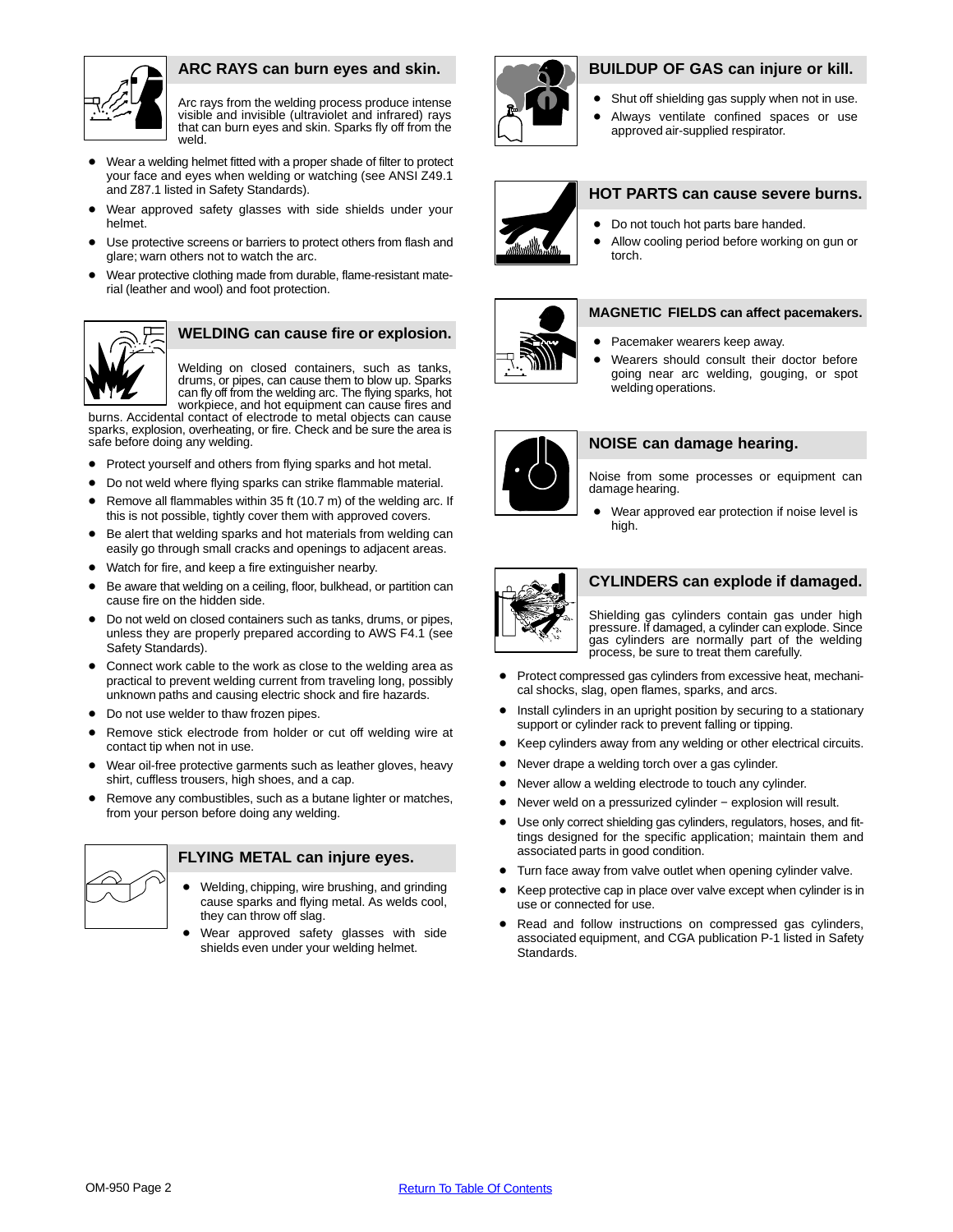<span id="page-6-0"></span>

## **FIRE OR EXPLOSION hazard.**

- Do not install or place unit on, over, or near combustible surfaces.
- $\bullet$  Do not install unit near flammables.

 Do not overload building wiring − be sure power supply system is properly sized, rated, and protected to handle this unit.



# **FALLING UNIT can cause injury.**

- Use lifting eye to lift unit only, NOT running gear, gas cylinders, or any other accessories.
- Use equipment of adequate capacity to lift and support unit.
- If using lift forks to move unit, be sure forks are long enough to extend beyond opposite side of unit.



## **OVERUSE can cause OVERHEATING**

- Allow cooling period; follow rated duty cycle.
- Reduce current or reduce duty cycle before starting to weld again.
- Do not block or filter airflow to unit.



#### **STATIC (ESD) can damage PC boards.**

- Put on grounded wrist strap BEFORE handling boards or parts.
- Use proper static-proof bags and boxes to store, move, or ship PC boards.



#### **MOVING PARTS can cause injury.**

- Keep away from moving parts.
- Keep away from pinch points such as drive rolls.



#### **WELDING WIRE can cause injury.**

- Do not press gun trigger until instructed to do so.
- Do not point gun toward any part of the body, other people, or any metal when threading welding wire.

# **1-4. California Proposition 65 Warnings**

- $\blacktriangle$  **Welding or cutting equipment produces fumes or gases which contain chemicals known to the State of California to cause birth defects and, in some cases, cancer. (California Health & Safety Code Section 25249.5 et seq.)**
- $\blacktriangle$  **Battery posts, terminals and related accessories contain lead and lead compounds, chemicals known to the State of California to cause cancer and birth defects or other reproductive harm. Wash hands after handling.**



# **MOVING PARTS can cause injury.**

- Keep away from moving parts such as fans.
- Keep all doors, panels, covers, and guards closed and securely in place.



#### **H.F. RADIATION can cause interference.**

- High-frequency (H.F.) can interfere with radio navigation, safety services, computers, and communications equipment.
- Have only qualified persons familiar with electronic equipment perform this installation.
- The user is responsible for having a qualified electrician promptly correct any interference problem resulting from the installation.
- If notified by the FCC about interference, stop using the equipment at once.
- Have the installation regularly checked and maintained.
- Keep high-frequency source doors and panels tightly shut, keep spark gaps at correct setting, and use grounding and shielding to minimize the possibility of interference.



#### **ARC WELDING can cause interference.**

- Electromagnetic energy can interfere with sensitive electronic equipment such as computers and computer-driven equipment such as robots.
- Be sure all equipment in the welding area is electromagnetically compatible.
- To reduce possible interference, keep weld cables as short as possible, close together, and down low, such as on the floor.
- Locate welding operation 100 meters from any sensitive electronic equipment.
- Be sure this welding machine is installed and grounded according to this manual.
- If interference still occurs, the user must take extra measures such as moving the welding machine, using shielded cables, using line filters, or shielding the work area.

**For Gasoline Engines:**

▲ Engine exhaust contains chemicals known to the State of **California to cause cancer, birth defects, or other reproductive harm.**

**For Diesel Engines:**

▲ Diesel engine exhaust and some of its constituents are known **to the State of California to cause cancer, birth defects, and other reproductive harm.**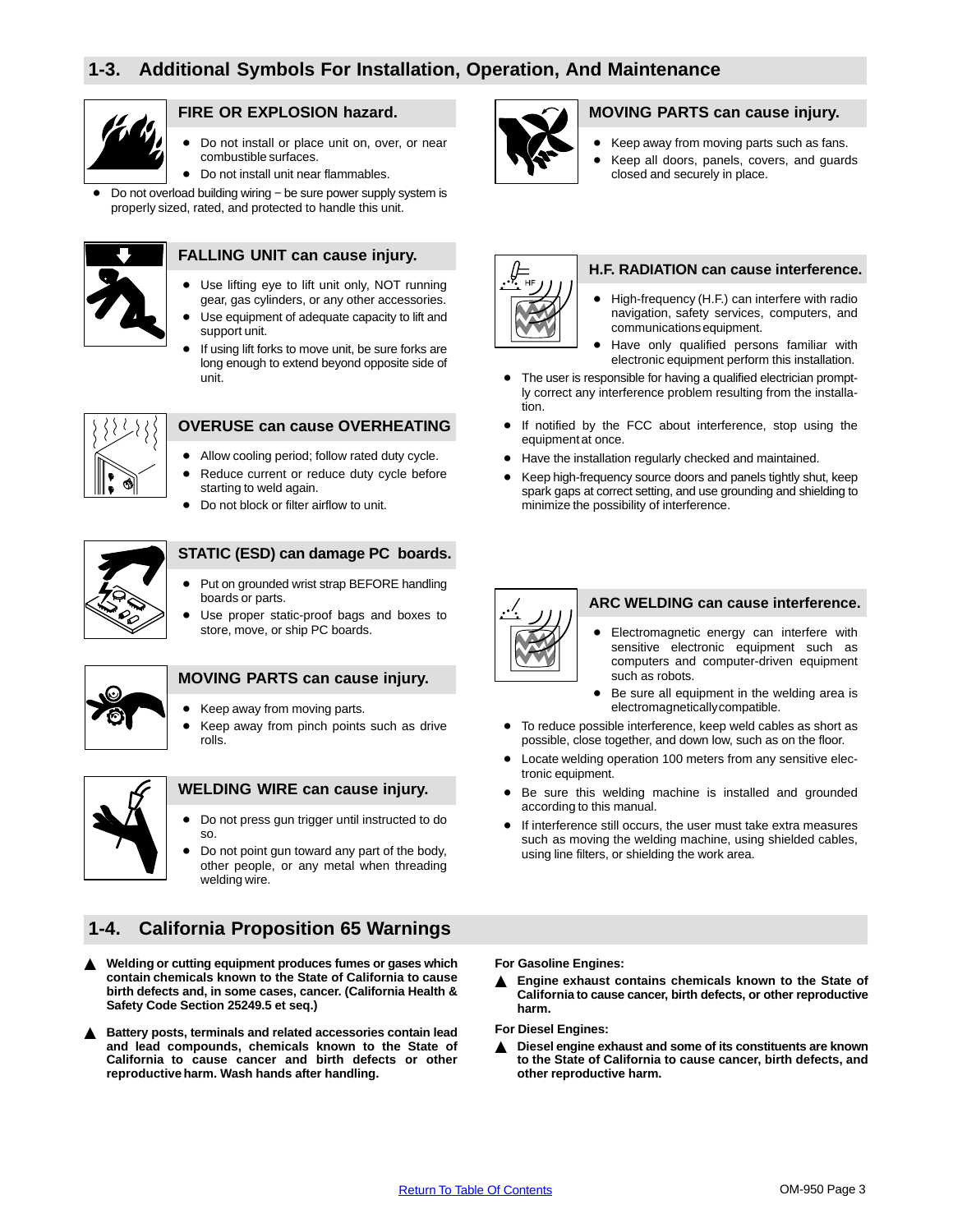# <span id="page-7-0"></span>**1-5. Principal Safety Standards**

Safety in Welding, Cutting, and Allied Processes, ANSI Standard Z49.1, from American Welding Society, 550 N.W. LeJeune Rd, Miami FL 33126 (phone: 305-443-9353, website: www.aws.org).

Recommended Safe Practices for the Preparation for Welding and Cutting of Containers and Piping, American Welding Society Standard AWS F4.1, from American Welding Society, 550 N.W. LeJeune Rd, Miami, FL 33126 (phone: 305-443-9353, website: www.aws.org).

National Electrical Code, NFPA Standard 70, from National Fire Protection Association, P.O. Box 9101, 1 Battery March Park, Quincy, MA 02269−9101 (phone: 617−770−3000, website: www.nfpa.org and www. sparky.org).

Safe Handling of Compressed Gases in Cylinders, CGA Pamphlet P-1, from Compressed Gas Association, 1735 Jefferson Davis Highway, Suite 1004, Arlington, VA 22202−4102 (phone: 703−412−0900, website: www.cganet.com).

Code for Safety in Welding and Cutting, CSA Standard W117.2, from Canadian Standards Association, Standards Sales, 178 Rexdale

# **1-6. EMF Information**

Considerations About Welding And The Effects Of Low Frequency Electric And Magnetic Fields

Welding current, as it flows through welding cables, will cause electromagnetic fields. There has been and still is some concern about such fields. However, after examining more than 500 studies spanning 17 years of research, a special blue ribbon committee of the National Research Council concluded that: "The body of evidence, in the committee's judgment, has not demonstrated that exposure to powerfrequency electric and magnetic fields is a human-health hazard." However, studies are still going forth and evidence continues to be examined. Until the final conclusions of the research are reached, you may wish to minimize your exposure to electromagnetic fields when welding or cutting.

To reduce magnetic fields in the workplace, use the following procedures:

Boulevard, Rexdale, Ontario, Canada M9W 1R3 (phone: 800−463−6727 or in Toronto 416−747−4044, website: www.csa−international.org).

Practice For Occupational And Educational Eye And Face Protection, ANSI Standard Z87.1, from American National Standards Institute, 11 West 42nd Street, New York, NY 10036−8002 (phone: 212−642−4900, website: www.ansi.org).

Standard for Fire Prevention During Welding, Cutting, and Other Hot Work, NFPA Standard 51B, from National Fire Protection Association, P.O. Box 9101, 1 Battery March Park, Quincy, MA 02269−9101 (phone: 617−770−3000, website: www.nfpa.org and www. sparky.org).

OSHA, Occupational Safety and Health Standards for General Industry, Title 29, Code of Federal Regulations (CFR), Part 1910, Subpart Q, and Part 1926, Subpart J, from U.S. Government Printing Office, Superintendent of Documents, P.O. Box 371954, Pittsburgh, PA 15250 (there are 10 Regional Offices−−phone for Region 5, Chicago, is 312−353−2220, website: www.osha.gov).

- 1. Keep cables close together by twisting or taping them.
- Arrange cables to one side and away from the operator.
- 3. Do not coil or drape cables around your body.
- 4. Keep welding power source and cables as far away from operator as practical.
- 5. Connect work clamp to workpiece as close to the weld as possible.

#### **About Pacemakers:**

Pacemaker wearers consult your doctor first. If cleared by your doctor, then following the above procedures is recommended.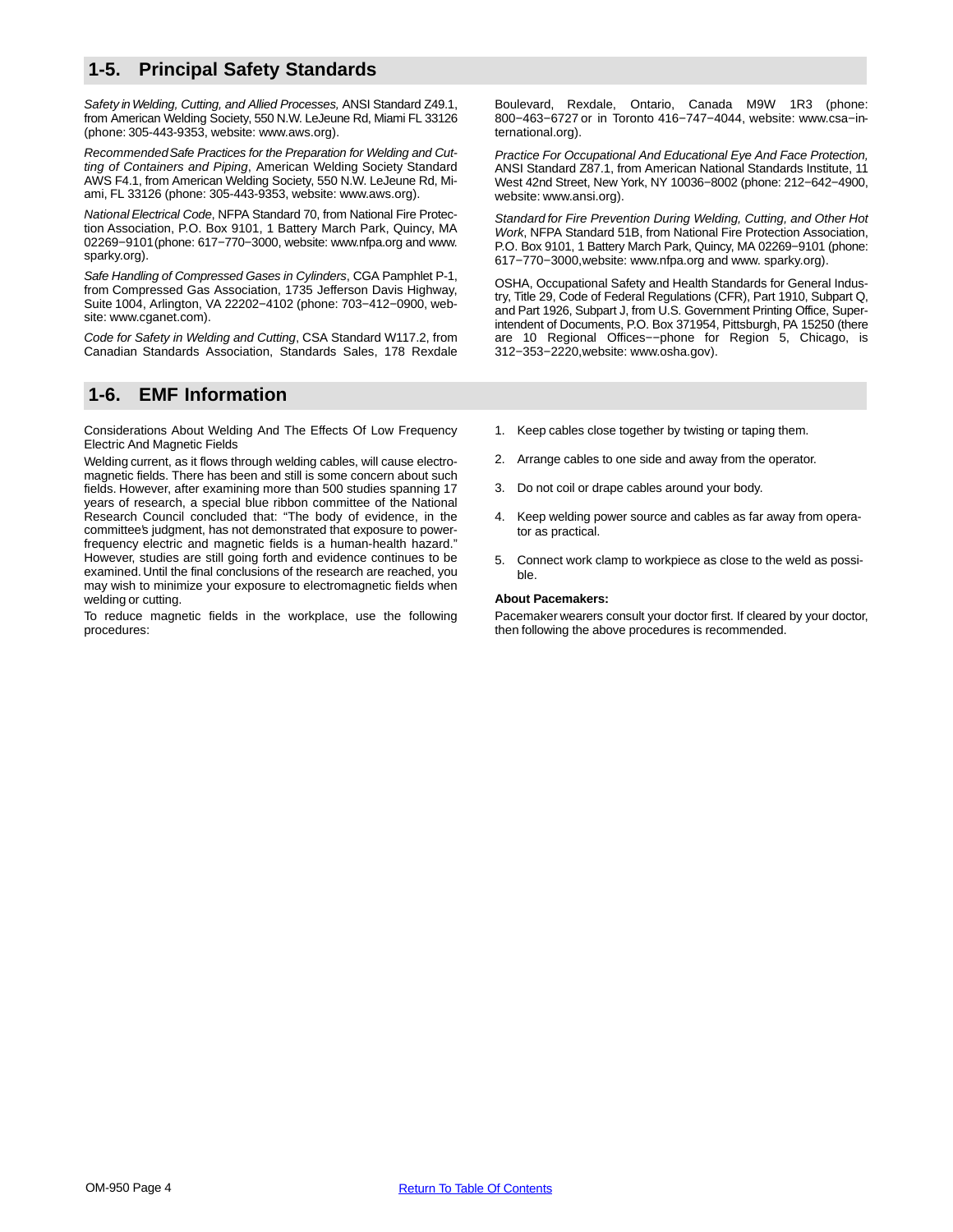# <span id="page-8-0"></span>**SECTION 2 − CONSIGNES DE SÉCURITÉ − À LIRE AVANT UTILISATION**

som\_fre 8/03

# **2-1. Signification des symboles**

Signifie « Mise en garde. Faire preuve de vigilance. » Cette procédure présente des risques identifiés par les symboles adjacents aux directives.

#### $\blacktriangle$ **Identifie un message de sécurité particulier.**

Signifie « NOTA » ; n'est pas relatif à la sécurité.

# **2-2. Dangers relatifs au soudage à l'arc**

- **Les symboles ci-après sont utilisés tout au long du présent manuel pour attirer l'attention sur les dangers potentiels et les identifier. Lorsqu'on voit un symbole, faire preuve de vigilance et suivre les directives mentionnées afin d'éviter tout danger. Les consignes de sécurité énoncées ci-après ne font que résumer le contenu des normes de sécurité mentionnées à la section [2-4.](#page-11-0) Lire et respecter toutes ces normes.**
- $\blacktriangle$  **L'installation, l'utilisation, l'entretien et les réparations ne doivent être confiés qu'à des personnes qualifiées.**
- $\blacktriangle$  **Pendant l'utilisation de l'appareil, tenir à l'écart toute personne, en particulier les enfants.**



## **LES DÉCHARGES ÉLECTRIQUES peuvent être mortelles.**

Un simple contact avec des pièces sous tension peut causer une électrocution ou des blessures graves. L'électrode et le circuit de soudage sont sous tension dès que l'appareil est en fonctionnement. Le circuit d'entrée et les circuits internes de l'appareil sont également sous tension.

En soudage semi−automatique ou automatique, le fil, le dévidoir, le logement des galets d'entraînement et les pièces métalliques en contact avec le fil de soudage sont sous tension. Tout matériel mal installé ou mal mis à la terre présente un danger.

- Ne jamais toucher aux pièces électriques sous tension.
- Porter des gants et des vêtements de protection secs et exempts de trous.
- S'isoler de la pièce et de la terre au moyen de tapis ou autres dispositifs isolants suffisamment grands pour empêcher tout contact physique avec la pièce ou la terre.
- Ne pas se servir d'une source de courant alternatif dans les zones humides, les endroits confinés ou là où on risque de tomber.
- Ne se servir d'une source de courant alternatif QUE si le procédé de soudage l'exige.
- Si l'utilisation d'une source de courant alternatif s'avère nécessaire, se servir de la fonction de télécommande si l'appareil en est équipé.
- Couper l'alimentation ou arrêter le moteur avant de procéder à l'installation, à la réparation ou à l'entretien de l'appareil. Couper/étiqueter l'alimentation selon la norme OSHA 29 CFR 1910.147 (voir les normes de sécurité).
- Installer et mettre à la terre correctement l'appareil conformément à son manuel d'utilisation et aux codes nationaux, provinciaux et municipaux.
- Toujours vérifier la terre du cordon d'alimentation − Vérifier et s'assurer que le fil de terre du cordon d'alimentation est bien raccordé à la borne de terre du sectionneur ou que la fiche du cordon est raccordée à une prise correctement mise à la terre.
- Pour exécuter les branchements d'entrée, fixer d'abord le conducteur de mise à la terre adéquat et contre−vérifier les connexions.
- Vérifier fréquemment le cordon d'alimentation et s'assurer qu'il n'est ni endommagé ni dénudé ; le remplacer immédiatement s'il est endommagé − tout câble dénudé peut causer une électrocution.
- Mettre l'appareil hors tension quand on ne l'utilise pas.
- Ne pas utiliser de câbles usés, endommagés, de calibre insuffisant ou mal épissés.
- Ne pas s'enrouler les câbles autour du corps.
- Si la pièce soudée doit être mise à la terre, le faire directement avec un câble distinct.
- Ne pas toucher l'électrode quand on est en contact avec la pièce, la terre ou une électrode d'une autre machine.



Ce groupe de symboles signifie « Mise en garde. Faire preuve de vigilance. » Il y a des dangers liés aux CHOCS ÉLECTRIQUES, aux PIÈCES EN MOUVEMENT et aux PIÈCES CHAUDES. Se reporter aux symboles et aux directives ci-dessous afin de connaître les mesures à prendre pour éviter tout danger.

- N'utiliser que du matériel en bon état. Réparer ou remplacer sur−le− champ les pièces endommagées. Entretenir l'appareil conformément au présent manuel.
- Porter un harnais de sécurité quand on travaille en hauteur.
- Maintenir solidement en place tous les panneaux et capots.
- Fixer le câble de retour de façon à obtenir un bon contact métal sur métal avec la pièce à souder ou la table de travail, le plus près possible de la soudure.
- Ne pas connecter plus d'une électrode ou plus d'un câble de masse à un même terminal de sortie.

#### **Il subsiste un COURANT CONTINU IMPORTANT dans les convertisseurs après la suppression de l'alimentation électrique.**

 Arrêter les convertisseurs, débrancher le courant électrique et décharger les condensateurs d'alimentation selon les instructions énoncées à la section Entretien avant de toucher les pièces.



#### **LES FUMÉES ET LES GAZ peuvent être dangereux.**

Le soudage génère des fumées et des gaz dont l'inhalation peut être dangereuse pour la santé.

- Se tenir à distance des fumées et ne pas les inhaler.
- À l'intérieur, ventiler la zone et/ou utiliser un dispositif d'aspiration au niveau de l'arc pour l'évacuation des fumées et des gaz de soudage.
- Si la ventilation est insuffisante, utiliser un respirateur à adduction d'air agréé.
- Lire les fiches techniques de santé−sécurité (FTSS) et les instructions du fabricant concernant les métaux, les consommables, les revêtements, les nettoyants et les dégraisseurs.
- Ne travailler dans un espace clos que s'il est bien ventilé ou porter un respirateur à adduction d'air. Demander toujours à un surveillant dûment formé de se tenir à proximité. Des fumées et des gaz de soudage peuvent se substituer à l'air, abaisser la teneur en oxygène et causer des lésions ou des accidents mortels. S'assurer que l'air est respirable.
- Ne pas souder à proximité d'opérations de dégraissage, de nettoyage ou de pulvérisation. La chaleur et les rayons de l'arc peuvent réagir en présence de vapeurs et former des gaz hautement toxiques et irritants.
- Ne pas souder de métaux munis d'un revêtement, tels que la tôle d'acier galvanisée, plombée ou cadmiée, à moins que le revêtement n'ait été enlevé dans la zone de soudage, que l'endroit soit bien ventilé, et si nécessaire, porter un respirateur à adduction d'air. Les revêtements et tous les métaux renfermant ces éléments peuvent dégager des fumées toxiques lorsqu'on les soude.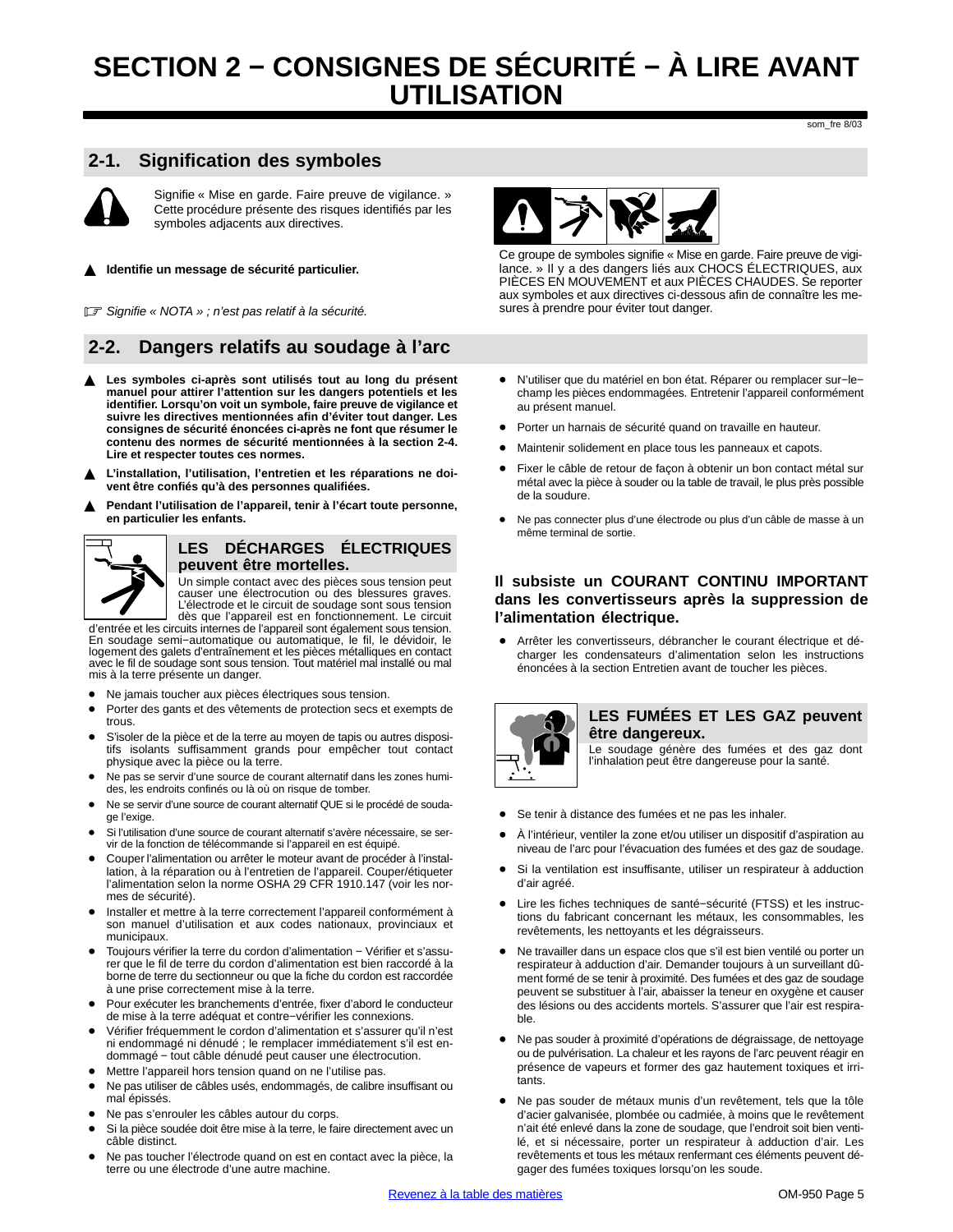

#### **LES RAYONS DE L'ARC peuvent causer des brûlures oculaires et cutanées.**

Le rayonnement de l'arc génère des rayons visibles et invisibles intenses (ultraviolets et infrarouges) susceptibles de causer des brûlures oculaires et cutanées. Des étincelles sont projetées pendant le soudage.

- Porter un masque de soudage muni d'un filtre de la nuance adéquate pour se protéger le visage et les yeux pendant le soudage ou pour regarder (voir les normes de sécurité ANSI Z49.1 et Z87.1).
- Porter des lunettes de sécurité à écrans latéraux sous le masque.
- Utiliser des écrans ou des barrières pour protéger les tiers de l'éclat éblouissant ou aveuglant de l'arc ; leur demander de ne pas regarder l'arc.
- Porter des vêtements de protection en matière durable et ignifuge (cuir ou laine) et des chaussures de sécurité.



#### **LE SOUDAGE peut causer un incendie ou une explosion.**

Le soudage effectué sur des récipients fermés tels que des réservoirs, des fûts ou des conduites peut causer leur éclatement. Des étincelles peuvent être projetées de l'arc de soudure. La projection d'étincelles, les

pièces chaudes et les équipements chauds peuvent causer des incendies et des brûlures. Le contact accidentel de l'électrode avec tout objet métallique peut causer des étincelles, une explosion, un surchauffement ou un incendie. Avant de commencer le soudage, vérifier et s'assurer que l'endroit ne présente pas de danger.

- Se protéger et protéger les tiers de la projection d'étincelles et de métal chaud.
- Ne pas souder à un endroit où des étincelles peuvent tomber sur des substances inflammables.
- Placer toutes les substances inflammables à une distance de 10,7 m de l'arc de soudage. En cas d'impossibilité, les recouvrir soigneusement avec des protections agréées.
- Des étincelles et des matières en fusion peuvent facilement passer même par des fissures et des ouvertures de petites dimensions.
- Surveiller tout déclenchement d'incendie et tenir un extincteur à proximité.
- Le soudage effectué sur un plafond, un plancher, une paroi ou une cloison peut déclencher un incendie de l'autre côté.
- Ne pas souder des récipients fermés tels que des réservoirs, des fûts ou des conduites, à moins qu'ils n'aient été préparés conformément à l'AWS F4.1 (voir les normes de sécurité).
- Brancher le câble sur la pièce le plus près possible de la zone de soudage pour éviter que le courant ne circule sur une longue distance, par des chemins inconnus, et ne cause des risques d'électrocution et d'incendie.
- Ne pas utiliser le poste de soudage pour dégeler des conduites gelées.
- En cas de non utilisation, enlever la baguette d'électrode du porte− électrode ou couper le fil au raz du tube−contact.
- Porter des vêtements de protection exempts d'huile tels que des gants en cuir, une chemise en tissu épais, des pantalons sans revers, des chaussures montantes et un masque.
- Avant de souder, retirer tout produit combustible de ses poches, tel qu'un briquet au butane ou des allumettes.



#### **LES PARTICULES PROJETÉES peuvent blesser les yeux.**

 Le soudage, le burinage, le passage de la pièce à la brosse métallique et le meulage provoquent l'émission d'étincelles et de particules métalli-

ques. Pendant leur refroidissement, les soudures risquent de projeter du laitier.

 Porter des lunettes de sécurité à écrans latéraux agréés, même sous le masque de soudage.



#### **LES ACCUMULATIONS DE GAZ peuvent causer des blessures ou même la mort.**

- Couper l'alimentation en gaz protecteur en cas de non utilisation.
- Veiller toujours à bien ventiler les espaces confinés ou porter un respirateur à adduction d'air agréé.



#### **LES PIÈCES CHAUDES peuvent causer des brûlures graves.**

- Ne pas toucher les pièces chaudes à main nue.
- Prévoir une période de refroidissement avant d'utiliser le pistolet ou la torche.



#### **LES CHAMPS MAGNÉTIQUES peuvent perturber le fonctionnement des stimulateurs cardiaques.**

- Les personnes qui portent un stimulateur cardiaque doivent se tenir à distance.
- Ils doivent consulter leur médecin avant de s'approcher d'un lieu où on exécute des opérations de soudage à l'arc, de gougeage ou de soudage par points.



#### **LE BRUIT peut affecter l'ouïe.**

Le bruit de certains processus et équipements peut affecter l'ouïe.

 Porter des protecteurs d'oreille agréés si le niveau sonore est trop élevé.



#### **Les BOUTEILLES endommagées peuvent exploser.**

Les bouteilles de gaz protecteur contiennent du gaz sous haute pression. Toute bouteille endommagée peut exploser. Comme les bouteilles de gaz font normalement partie du procédé de soudage, les

manipuler avec précaution.

- Protéger les bouteilles de gaz comprimé de la chaleur excessive, des chocs mécaniques, du laitier, des flammes nues, des étincelles et des arcs.
- Placer les bouteilles debout en les fixant dans un support stationnaire ou dans un porte−bouteilles pour les empêcher de tomber ou de se renverser.
- Tenir les bouteilles éloignées des circuits de soudage ou autres circuits électriques.
- Ne jamais poser une torche de soudage sur une bouteille de gaz.
- Ne jamais mettre une électrode de soudage en contact avec une bouteille de gaz.
- Ne jamais souder une bouteille contenant du gaz sous pression − elle risquerait d'exploser.
- N'utiliser que les bouteilles de gaz protecteur, régulateurs, tuyaux et raccords adéquats pour l'application envisagée ; les maintenir en bon état, ainsi que les pièces connexes.
- Détourner la tête lorsqu'on ouvre la soupape d'une bouteille.
- Laisser le capuchon protecteur sur la soupape, sauf en cas d'utilisation ou de branchement de la bouteille
- Lire et suivre les instructions concernant les bouteilles de gaz comprimé, les équipements associés et les publications P−1 de la CGA, mentionnées dans les normes de sécurité.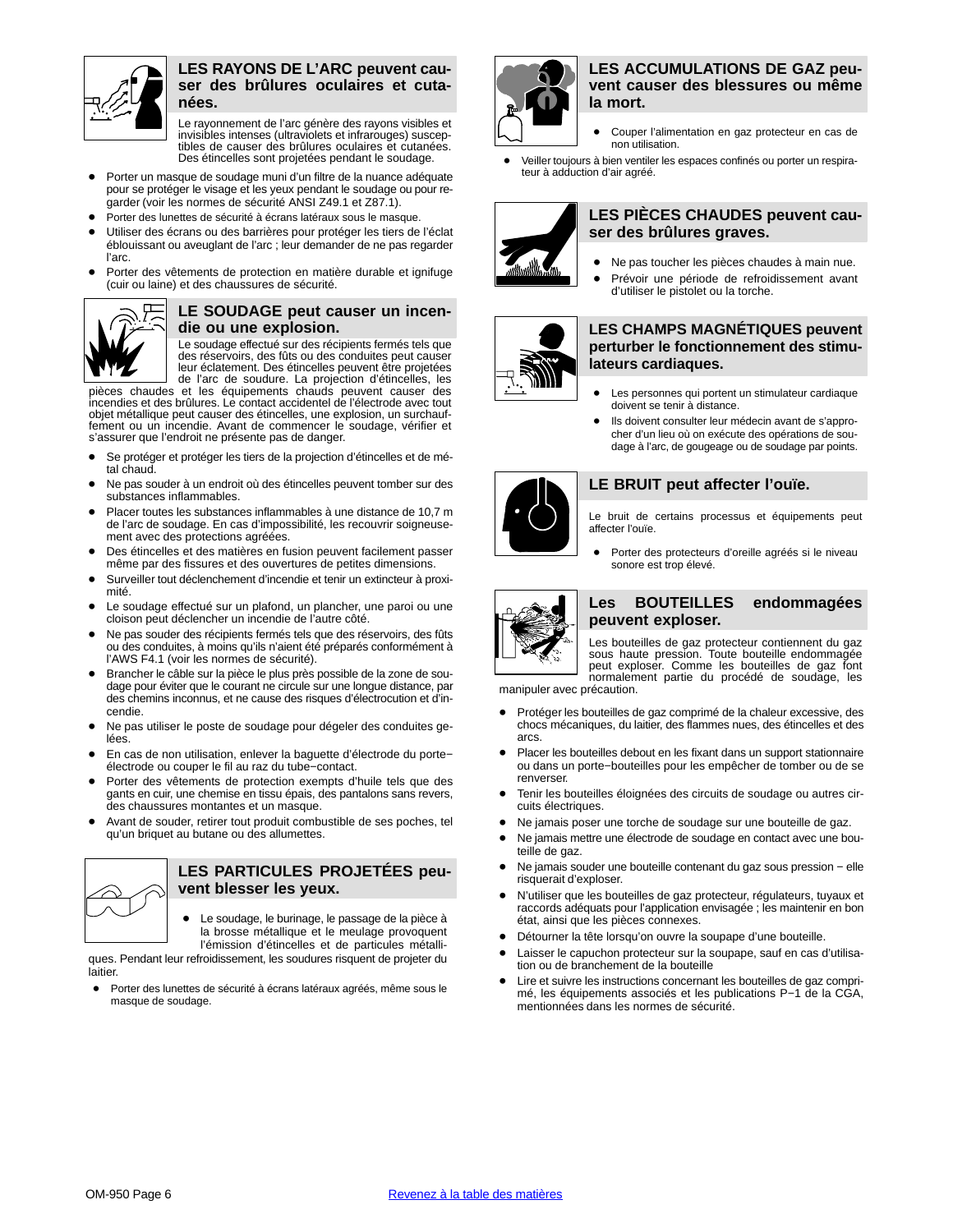# <span id="page-10-0"></span>**2-3. Autres symboles relatifs à l'installation, au fonctionnement et à l'entretien de l'appareil.**



#### **Risque D'INCENDIE OU D'EXPLO-SION**

- Ne pas placer l'appareil sur une surface inflammable, ni au−dessus ou à proximité d'elle.
- Ne pas installer l'appareil à proximité de produits inflammables.
- Ne pas surcharger l'installation électrique − s'assurer que l'alimentation est correctement dimensionnée et protégée avant de mettre l'appareil en service.



#### **LA CHUTE DE L'APPAREIL peut blesser.**

- N'utiliser que l'anneau de levage pour lever l'appareil. NE PAS utiliser le chariot, les bouteilles de gaz ou tout autre accessoire.
- Utiliser un engin de capacité adéquate pour lever l'appareil.
- Si on utilise un chariot élévateur pour déplacer l'unité, s'assurer que les fourches sont suffisamment longues pour dépasser du côté opposé de l'appareil.



#### **L'EMPLOI EXCESSIF peut FAIRE SURCHAUFFER L'ÉQUIPEMENT.**

- Prévoir une période de refroidissement ; respecter le cycle opératoire nominal.
- Réduire le courant ou le cycle opératoire avant de reprendre le soudage.
- Ne pas obstruer les orifices ou filtrer l'alimentation en air du poste.



## **LES CHARGES ÉLECTROSTATI-QUES peuvent endommager les circuits imprimés.**

- Mettre un bracelet antistatique AVANT de manipuler des cartes ou des pièces.
- Utiliser des pochettes et des boîtes antistatiques pour stocker, déplacer ou expédier des cartes de circuits imprimés.



#### **LES PIÈCES MOBILES peuvent causer des blessures.**

- Se tenir à l'écart des pièces mobiles.
- Se tenir à l'écart des points de coincement tels que les dévidoirs.



#### **LES FILS DE SOUDAGE peuvent causer des blessures.**

- Ne pas appuyer sur la gâchette avant d'en avoir reçu l'instruction.
- Ne pas diriger le pistolet vers soi, vers d'autres personnes ou vers toute pièce mécanique en engageant le fil de soudage.



#### **LES ORGANES MOBILES peuvent causer des blessures.**

- Se tenir à l'écart des organes mobiles comme les ventilateurs.
- Maintenir fermés et bien fixés les portes, panneaux, recouvrements et dispositifs de protection.



#### **LE RAYONNEMENT HAUTE FRÉ-QUENCE (H. F.) risque de causer des interférences.**

- Le rayonnement haute fréquence peut causer des interférences avec les équipements de radionavigation et de communication, les services de sécurité et les ordinateurs.
- Ne demander qu'à des personnes qualifiées familiarisées avec les équipements électroniques de faire fonctionner l'installation.
- L'utilisateur est tenu de faire corriger rapidement par un électricien qualifié les interférences causées par l'installation.
- Si la Federal Communications Commission signale des interférences, arrêter immédiatement l'appareil.
- Faire régulièrement contrôler et entretenir l'installation.
- Maintenir soigneusement fermés les panneaux et les portes des sources de haute fréquence, maintenir le jeu d'éclatement au réglage adéquat et utiliser une terre et un blindage pour réduire les interférences éventuelles.



#### **LE SOUDAGE À L'ARC peut causer des interférences.**

- L'énergie électromagnétique peut causer des interférences avec l'équipement électronique sensible tel que les ordinateurs et l'équipement commandé par ordinateur tel que les robots.
- Veiller à ce que tout l'équipement de la zone de soudage soit compatible au point de vue électromagnétique.
- Pour réduire la possibilité d'interférence, maintenir les câbles de soudage aussi courts que possible, les grouper, et les poser aussi bas que possible (par ex. : à terre).
- Veiller à souder à une distance de 100 mètres de tout équipement électronique sensible.
- Veiller à ce que le poste de soudage soit posé et mis à la terre conformément au présent manuel.
- En cas d'interférences après exécution des directives précédentes, il incombe à l'utilisateur de prendre des mesures supplémentaires telles que le déplacement du poste, l'utilisation de câbles blindés, l'utilisation de filtres de ligne ou la pose de protecteurs dans la zone de travail.



#### **LES CHAMPS MAGNÉTIQUES peuvent affecter les stimulateurs cardiaques.**

- Porteurs de stimulateur cardiaque, restez à distance.
- Les porteurs d'un stimulateur cardiaque doivent d'abord consulter leur médecin avant de s'approcher des opérations de soudage à l'arc, de gougeage ou de soudage par points.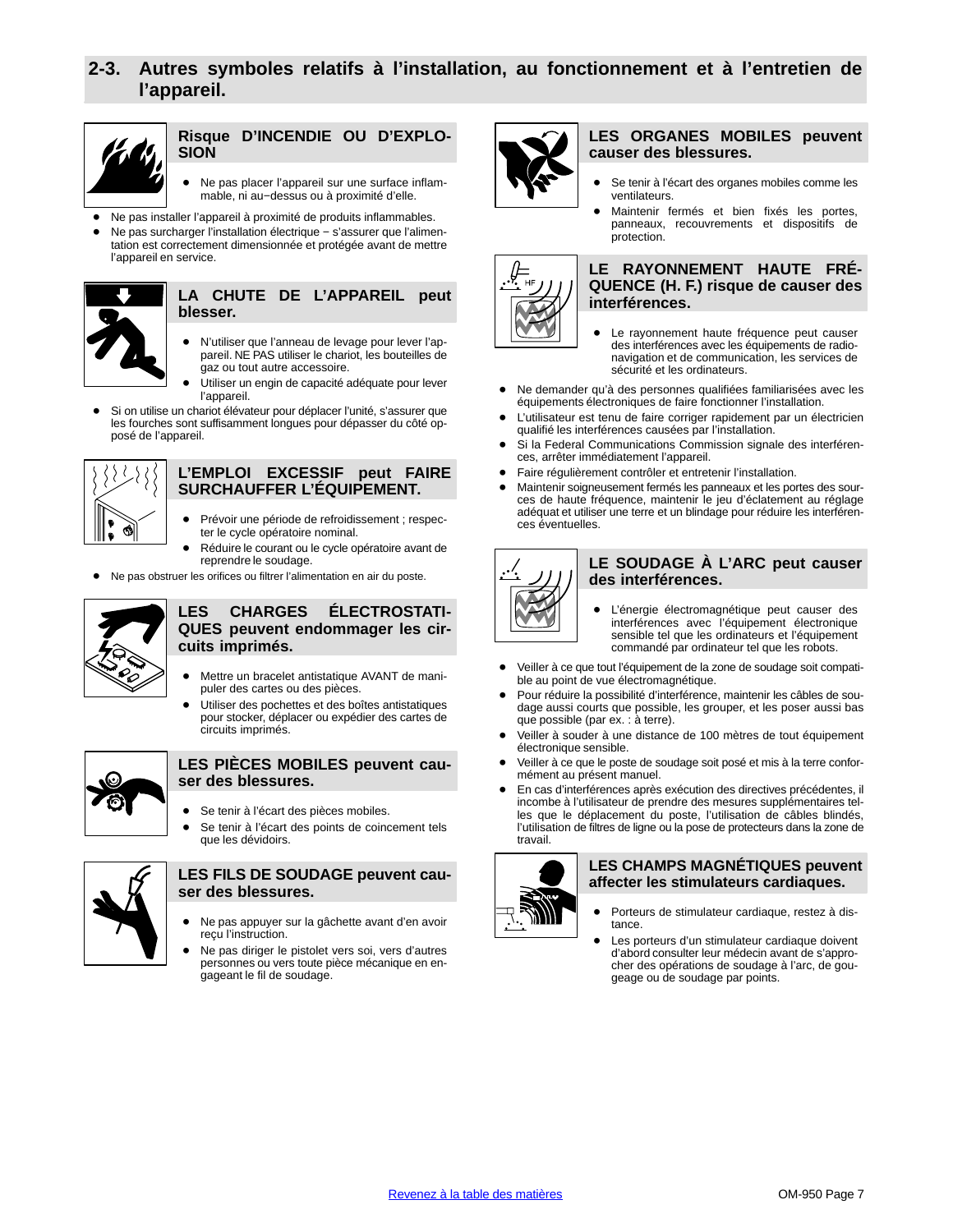# <span id="page-11-0"></span>**2-4. Principales normes de sécurité**

Safety in Welding, Cutting, and Allied Processes, norme ANSI Z49.1, de l'American Welding Society, 550 N.W. LeJeune Rd, Miami FL 33126 (téléphone : (305) 443−9353, site Web : www.aws.org).

Recommended Safe Practices for the Preparation for Welding and Cutting of Containers and Piping, norme American Welding Society AWS F4.1, de l'American Welding Society, 550 N.W. LeJeune Rd, Miami, FL 33126 (téléphone : (305) 443−9353, site Web : www.aws.org).

National Electrical Code, norme NFPA 70, de la National Fire Protection Association, P.O. Box 9101, 1 Battery March Park, Quincy, MA 02269−9101 (téléphone : (617) 770−3000, sites Web : www.nfpa.org et www.sparky.org).

Safe Handling of Compressed Gases in Cylinders, brochure CGA P−1, de la Compressed Gas Association, 1735 Jefferson Davis Highway, Suite 1004, Arlington, VA 22202−4102 (téléphone : (703) 412−0900, site Web : www.cganet.com).

Code for Safety in Welding and Cutting, norme CSA W117.2, de la Canadian Standards Association, Standards Sales, 178 boulevard

# **2-5. Information sur les champs électromagnétiques**

Données sur le soudage électrique et les effets des champs magnétiques basse fréquence sur l'organisme

En parcourant les câbles de soudage, le courant crée des champs électromagnétiques. Les effets potentiels de tels champs restent préoccupants. Cependant, après avoir examiné plus de 500 études qui ont été faites pendant une période de recherche de 17 ans, un comité de spécialistes du National Research Council a conclu : « L'accumulation de preuves n'a pas démontré que l'exposition aux champs magnétiques et aux champs électriques à haute fréquence constitue un risque pour la santé humaine ». Toutefois, les études et l'examen des preuves se poursuivent. En attendant les conclusions finales de la recherche, il serait souhaitable de réduire l'exposition aux champs électromagnétiques pendant le soudage ou le coupage.

Rexdale, Rexdale (Ontario) Canada M9W 1R3 (téléphone : (800) 463−6727 ou à Toronto : (416) 747−4044, site Web : www.csa−international.org).

Practice For Occupational And Educational Eye And Face Protection, norme ANSI Z87.1, de l'American National Standards Institute, 11 West 42nd Street, New York, NY 10036−8002 (téléphone : (212) 642−4900, site Web : www.ansi.org).

Standard for Fire Prevention During Welding, Cutting, and Other Hot Work, norme NFPA 51B, de la National Fire Protection Association, P.O. Box 9101, 1 Battery March Park, Quincy, MA 02269−9101 (téléphone : (617) 770−3000, site Web : www.nfpa.org et www.sparky.org).

OSHA, Occupational Safety and Health Standards for General Industry, Title 29, Code of Federal Regulations (CFR), Part 1910, Subpart Q, and Part 1926, Subpart J, de l'U.S. Government Printing Office, Superintendent of Documents, P.O. Box 371954, Pittsburgh, PA 15250 (il y a 10 bureaux régionaux − Téléphone pour la Région 5, Chicago : (312) 353−2220, site Web : www.osha.gov).

Afin de réduire les champs électromagnétiques en milieu de travail, respecter les consignes suivantes :

1. Garder les câbles ensemble en les torsadant ou en les fixant avec du ruban adhésif.

- 2. Mettre tous les câbles du côté opposé à l'opérateur.
- 3. Ne pas s'enrouler les câbles autour du corps.
- 4. Garder le poste de soudage et les câbles le plus loin possible de soi.

5. Placer la pince de masse le plus près possible de la zone de soudage.

#### **Consignes relatives aux stimulateurs cardiaques :**

Les personnes qui portent un stimulateur cardiaque doivent avant tout consulter leur médecin. Si ce dernier les déclare aptes, il leur est recommandé de respecter les consignes ci-dessus.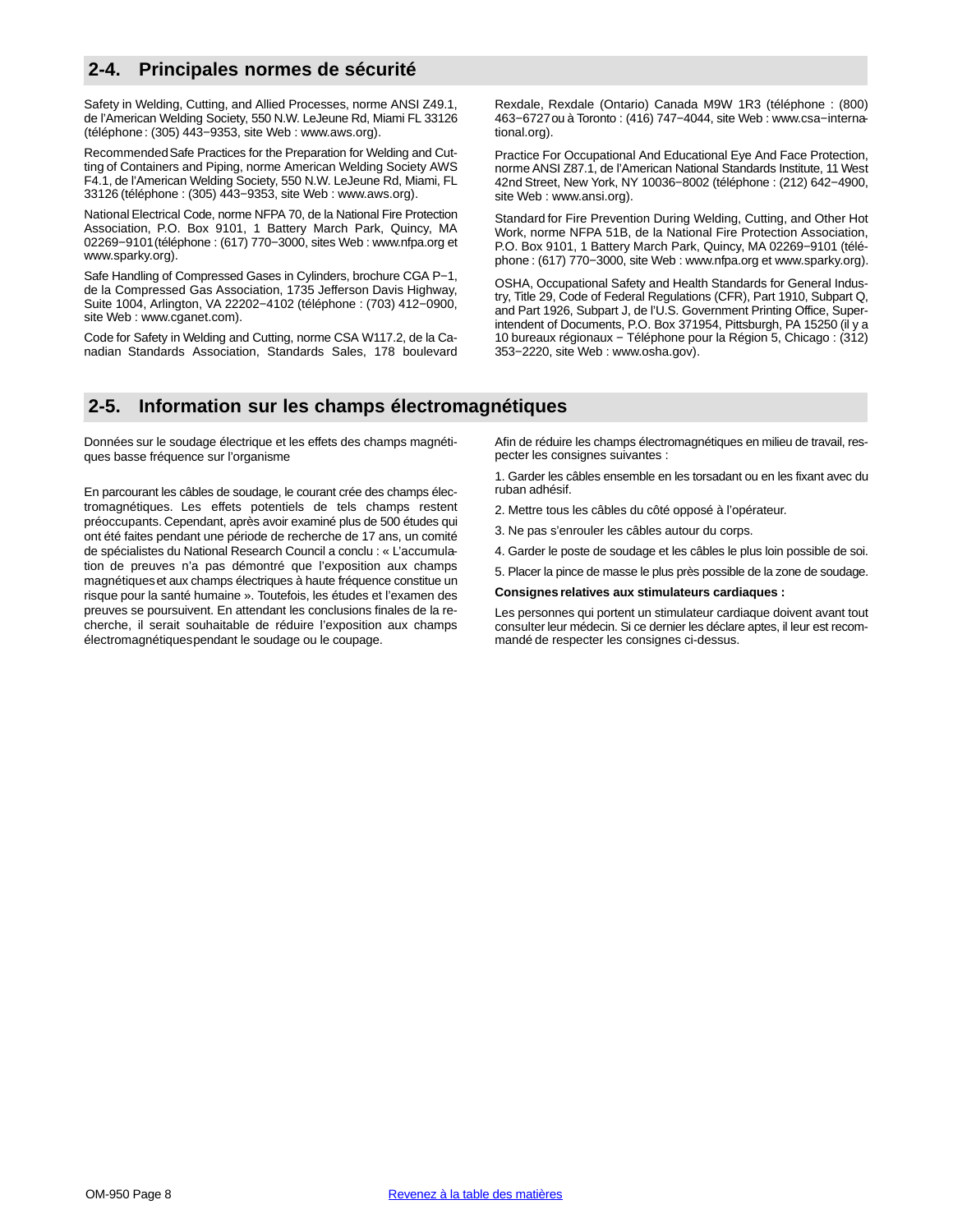# <span id="page-12-0"></span>**3-1. Symbols And Definitions**

| Amperes                |    | Single Phase              |                | Single Phase<br>Transformer        |                | Single Phase<br>Transformer AC &<br><b>Rectifier DC Power</b><br>Source |
|------------------------|----|---------------------------|----------------|------------------------------------|----------------|-------------------------------------------------------------------------|
| On                     |    | Off                       |                | Output                             | Hz             | Hertz                                                                   |
| Alternating<br>Current |    | Electrode Positive        |                | Electrode Negative                 | $\mathbf{l}_2$ | <b>Rated Welding</b><br>Current                                         |
| Duty Cycle             |    | <b>Direct Current</b>     | $\n  D\n$      | Line Connection                    | $\mathsf{U}_2$ | <b>Conventional Load</b><br>Voltage                                     |
| Primary Voltage        | 14 | Rated Supply Cur-<br>rent |                | Input                              |                | Volts                                                                   |
| Work                   |    | Electrode                 | $\mathbf{U_0}$ | Rated No Load<br>Voltage (Average) |                | <b>Welding Arc</b>                                                      |

# **3-2. Manufacture's Rating Labels**

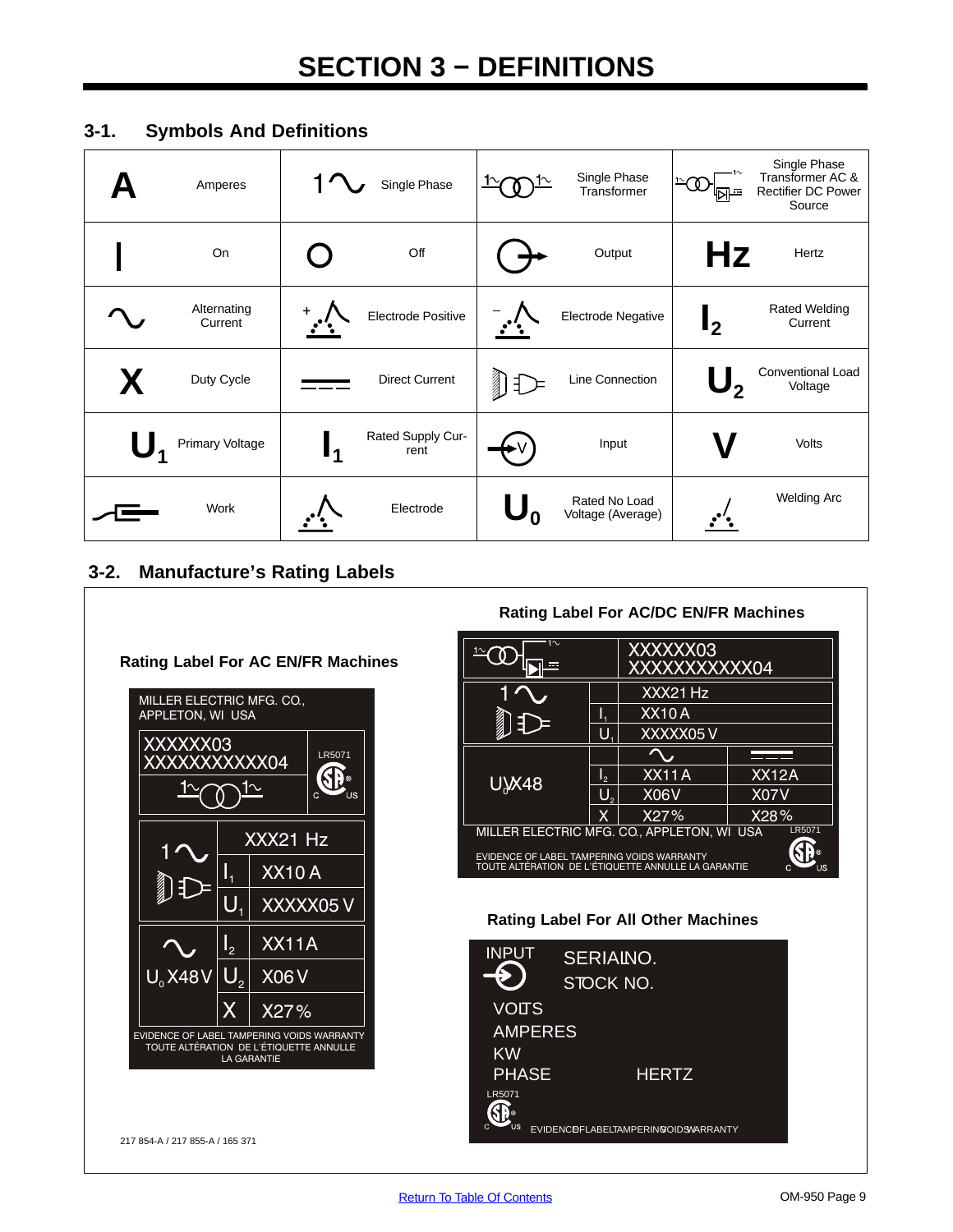# <span id="page-13-0"></span>**4-1. Specifications**

| <b>AC/DC Models</b> |                                                                           |                                           |                                                                           |                                                                                  |                   |  |
|---------------------|---------------------------------------------------------------------------|-------------------------------------------|---------------------------------------------------------------------------|----------------------------------------------------------------------------------|-------------------|--|
| <b>Mode</b>         | <b>Rated Welding</b><br>Amperage<br>Output<br>Range                       | <b>Maximum</b><br>Open-<br><b>Circuit</b> | <b>Amperes Input at Rated Load</b><br>Output 50 Or 60 Hz,<br>Single-Phase | Weight                                                                           |                   |  |
|                     |                                                                           |                                           | Voltage                                                                   | 230 V                                                                            |                   |  |
| AC                  | 225 A @ 25 Volts AC,<br>20% Duty Cycle @ 60 Hz;<br>15% Duty Cycle @ 50 Hz | Low: $30 - 150$<br>High: $40 - 235$       | 80 VAC                                                                    |                                                                                  | 104 lb            |  |
| DC                  | 150 A @ 25 Volts DC,<br>20% Duty Cycle @ 60 Hz;<br>15% Duty Cycle @ 50 Hz | $30 - 160$                                | 80 VDC                                                                    | 47.5<br>$2.3*$                                                                   | $(47 \text{ kg})$ |  |
|                     |                                                                           |                                           | <b>Overall Dimensions</b>                                                 |                                                                                  |                   |  |
|                     |                                                                           |                                           |                                                                           | Height: 18-3/4 in (476 mm); Width: 12-3/4 in (323 mm); Depth: 17-1/2 in (445 mm) |                   |  |
| *While idling       |                                                                           |                                           |                                                                           |                                                                                  |                   |  |

# **AC Models**

| <b>Rated Welding Output</b>                                                      | Amperage<br>Range                     | Max Open-<br><b>Circuit</b><br><b>Voltage</b> | <b>Amperes Input at Rated Load</b><br>Output 50 Or 60 Hz,<br>Single-Phase<br>230 V | Weight           |
|----------------------------------------------------------------------------------|---------------------------------------|-----------------------------------------------|------------------------------------------------------------------------------------|------------------|
| 225 A @ 25 Volts AC, 20% Duty Cycle @ 60<br>Hz:<br>15% Duty Cycle @ 50 Hz        | Low: $30 - 150A$<br>High: $40 - 235A$ | 80 VAC                                        | 47.5<br>$2.3*$                                                                     | 85 lb<br>(39 kg) |
| <b>Overall Dimensions</b>                                                        |                                       |                                               |                                                                                    |                  |
| Height: 18-3/4 in (476 mm); Width: 12-3/4 in (323 mm); Depth: 17-1/2 in (445 mm) |                                       |                                               |                                                                                    |                  |
| *While idling                                                                    |                                       |                                               |                                                                                    |                  |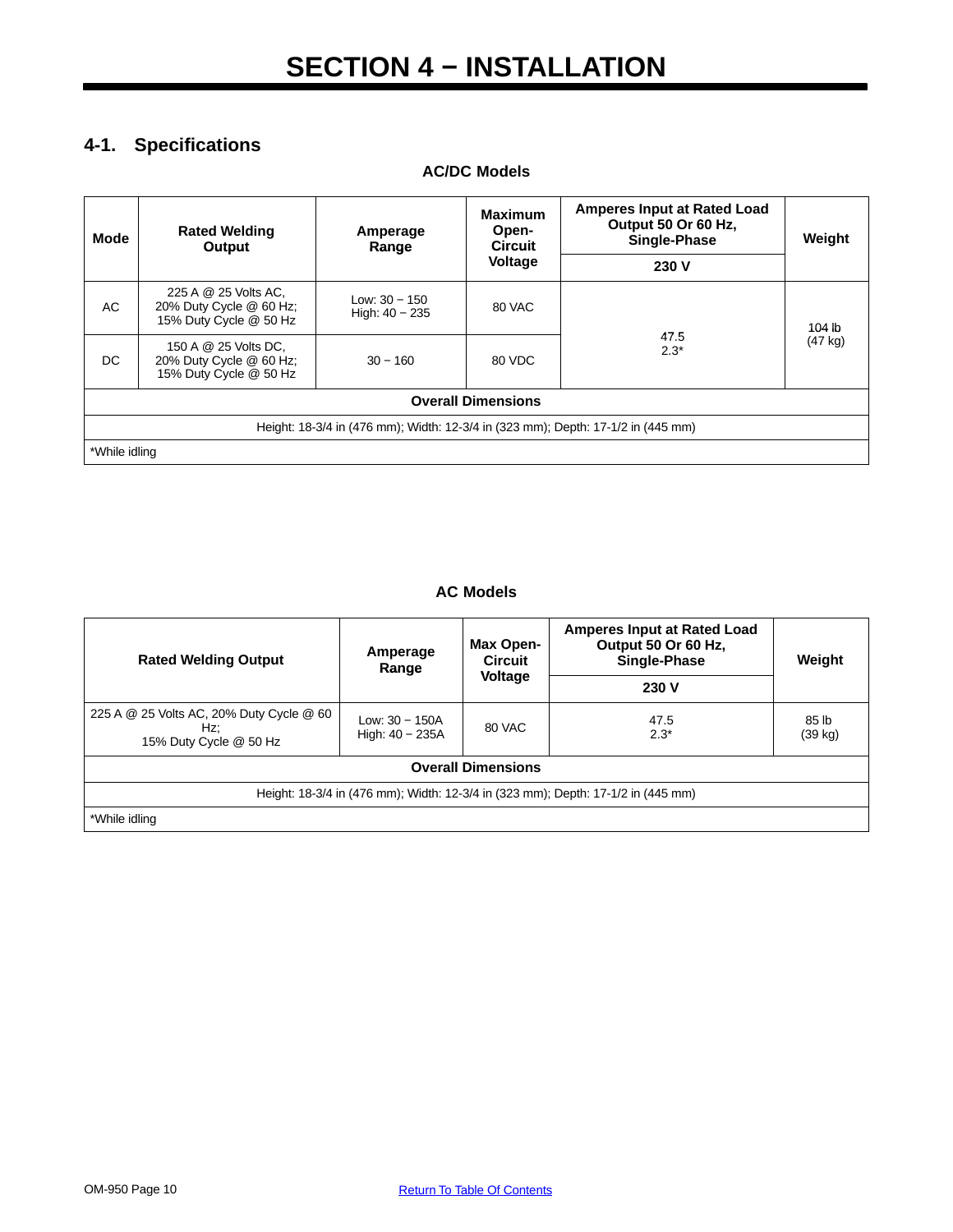# <span id="page-14-0"></span>**4-2. Duty Cycle Charts**

# **A. For AC/DC Models**



## **B. For AC Models**

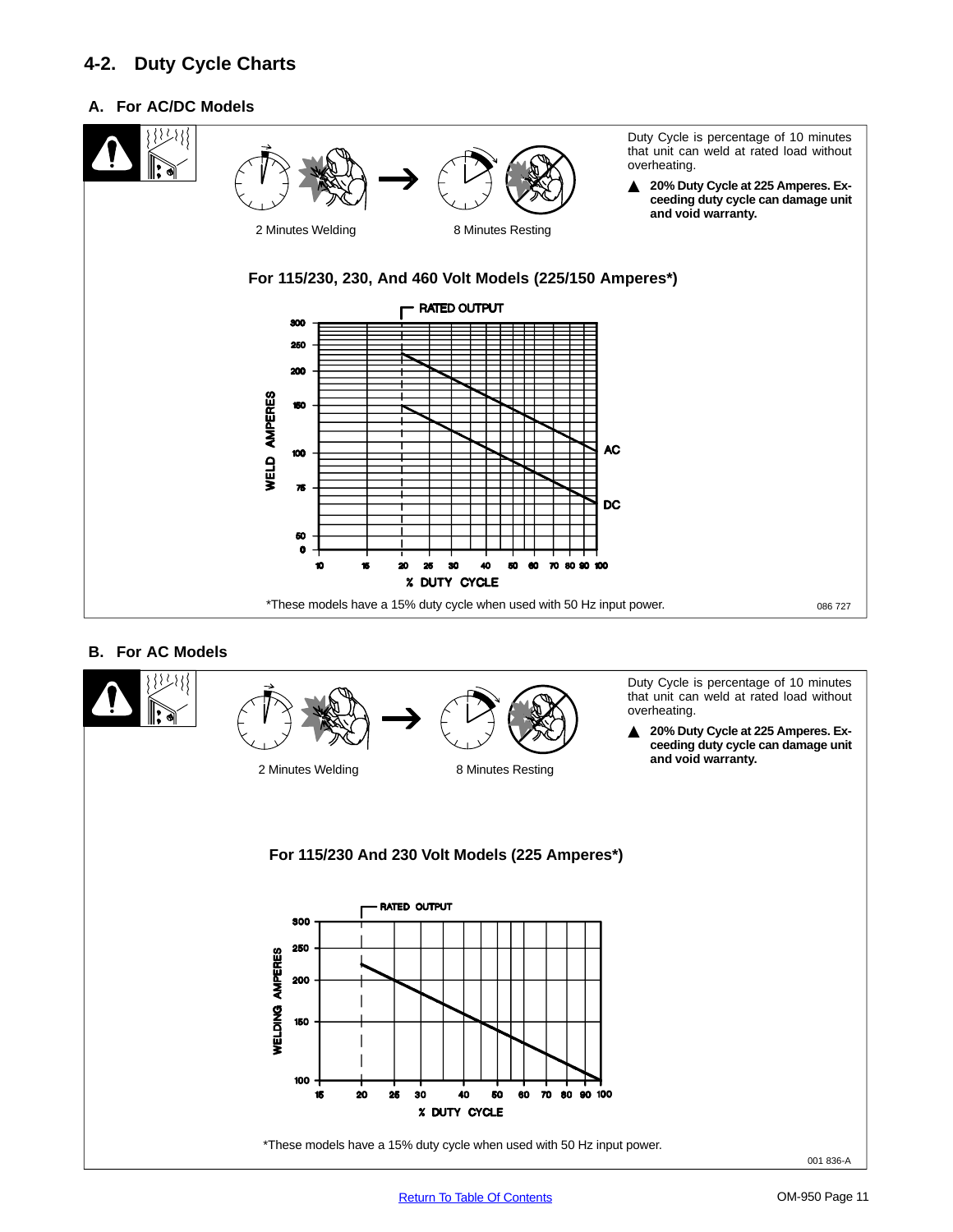# <span id="page-15-0"></span>**4-3. Volt-Ampere Curves**

# **A. For AC/DC Models**

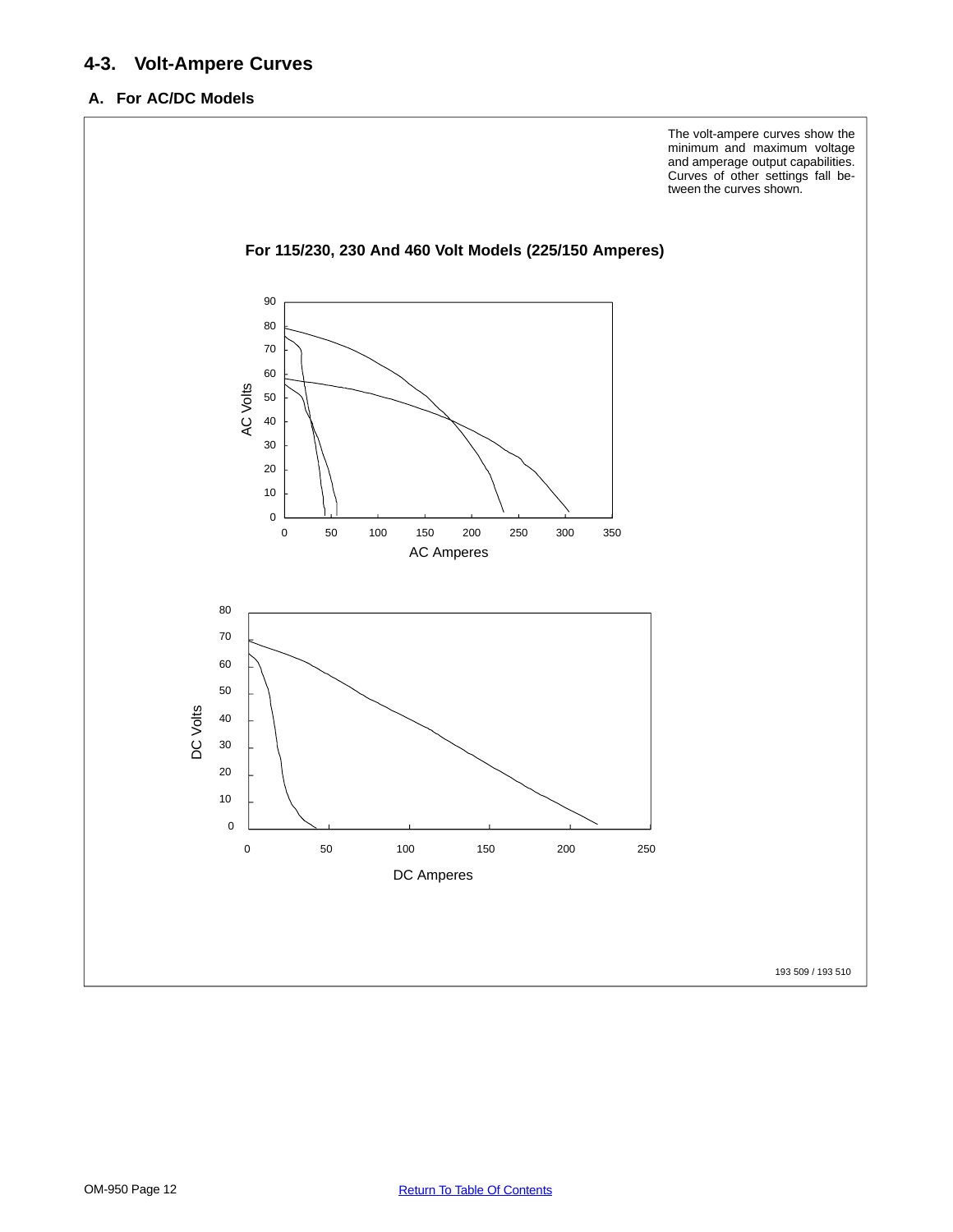<span id="page-16-0"></span>

**4-4. Selecting A Location**



# **4-5. Weld Output Cables**

**NOTE** $\mathbb{E}$ 

For weld output cable replacements or extensions, contact your Factory Authorized Service Agent.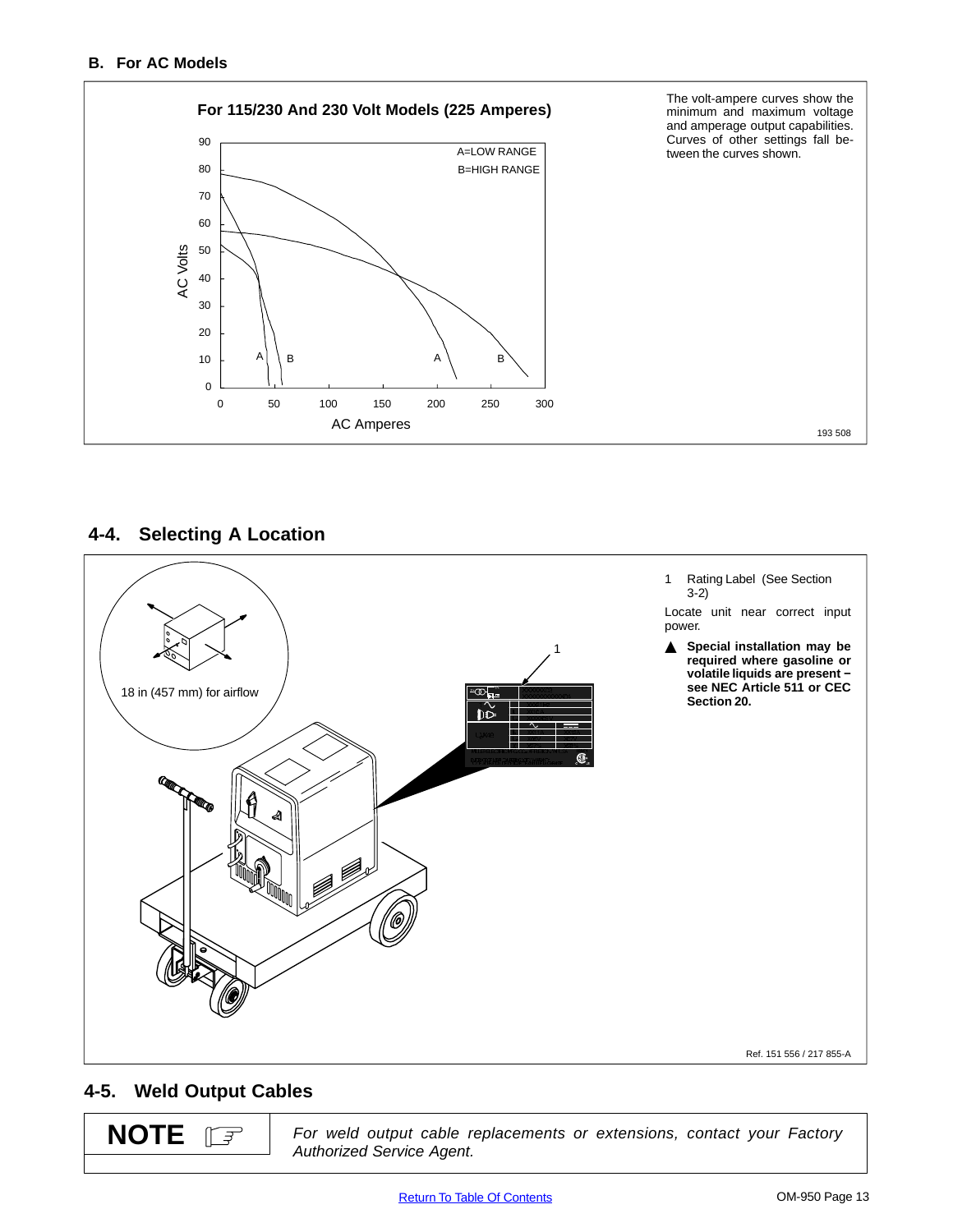# <span id="page-17-0"></span>**4-6. Installing Electrode Holder And Work Clamp**

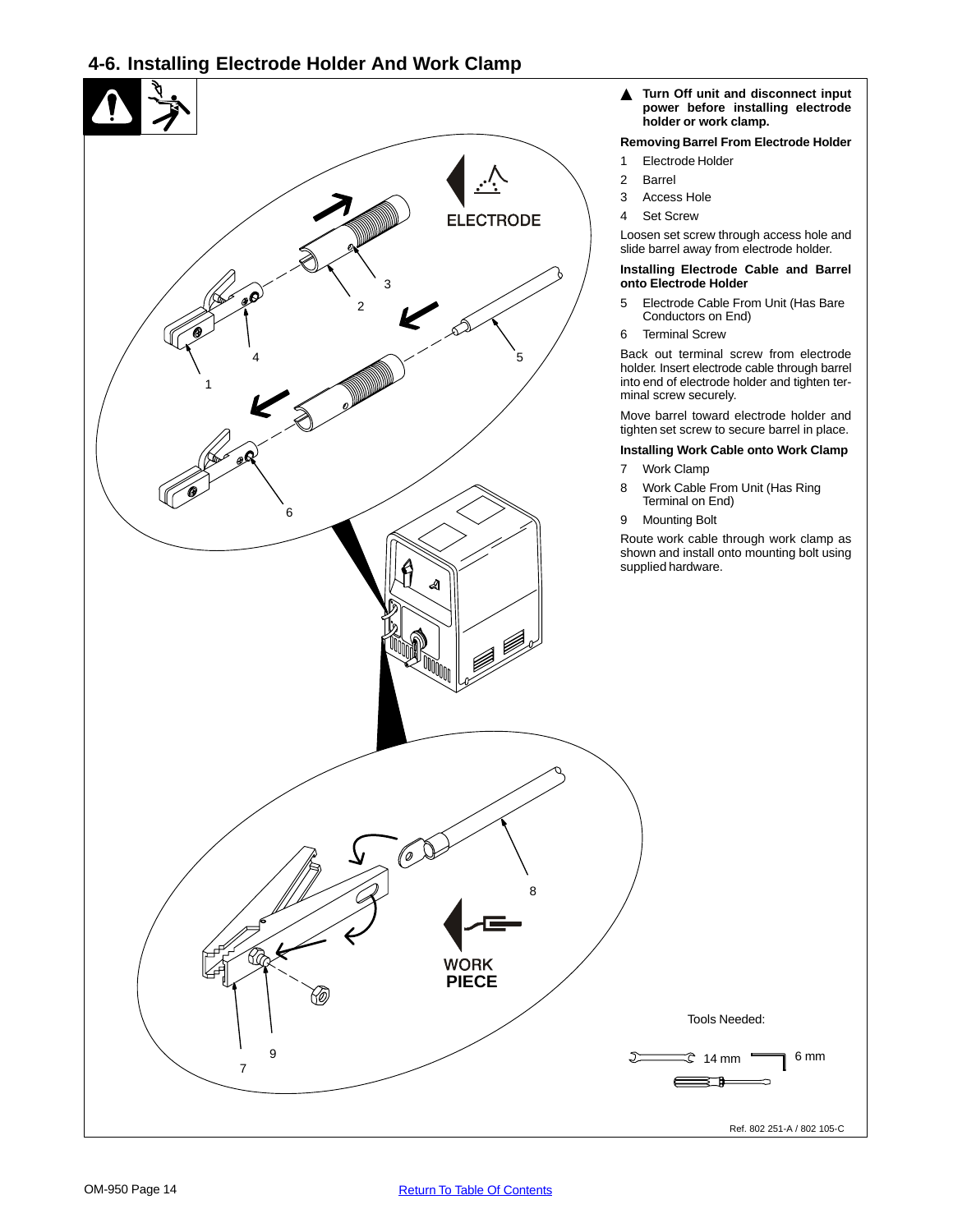# <span id="page-18-0"></span>**4-7. Electrical Service Guide**

| <b>Input Voltage</b>                                                   | 230           |
|------------------------------------------------------------------------|---------------|
| <b>Input Amperes At Rated Output</b>                                   | 47.5<br>[67]  |
| Max Recommended Standard Fuse Or Circuit Breaker Rating<br>In Amperes  | 70<br>$[100]$ |
| Min Input Conductor Size In AWG/Kcmil                                  | 12<br>$[10]$  |
| Max Recommended Input Conductor Length In Feet (Meters)                |               |
| Min Grounding Conductor Size In AWG/Kcmil                              | $12$ [10]     |
| [] Electrical Service Requirements For 300/200 AC/DC And 300 AC Models |               |
| Reference: 1997 National Electrical Code (NEC)                         | Ref. S-0092-J |

# **4-8. Connecting Input Power**

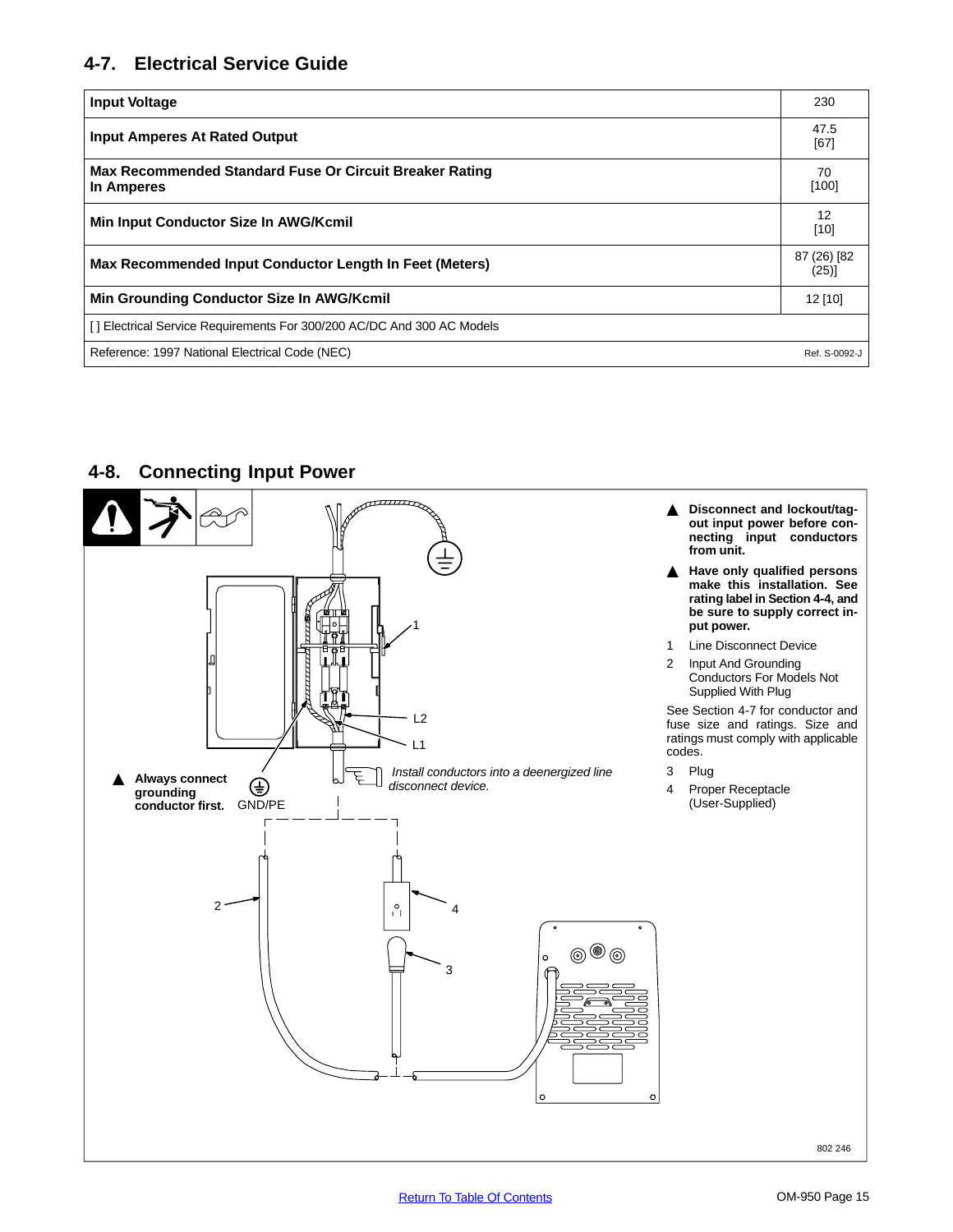# **SECTION 5 − OPERATION**

<span id="page-19-0"></span>**5-1. Controls**

# **A. Controls For AC/DC Models**

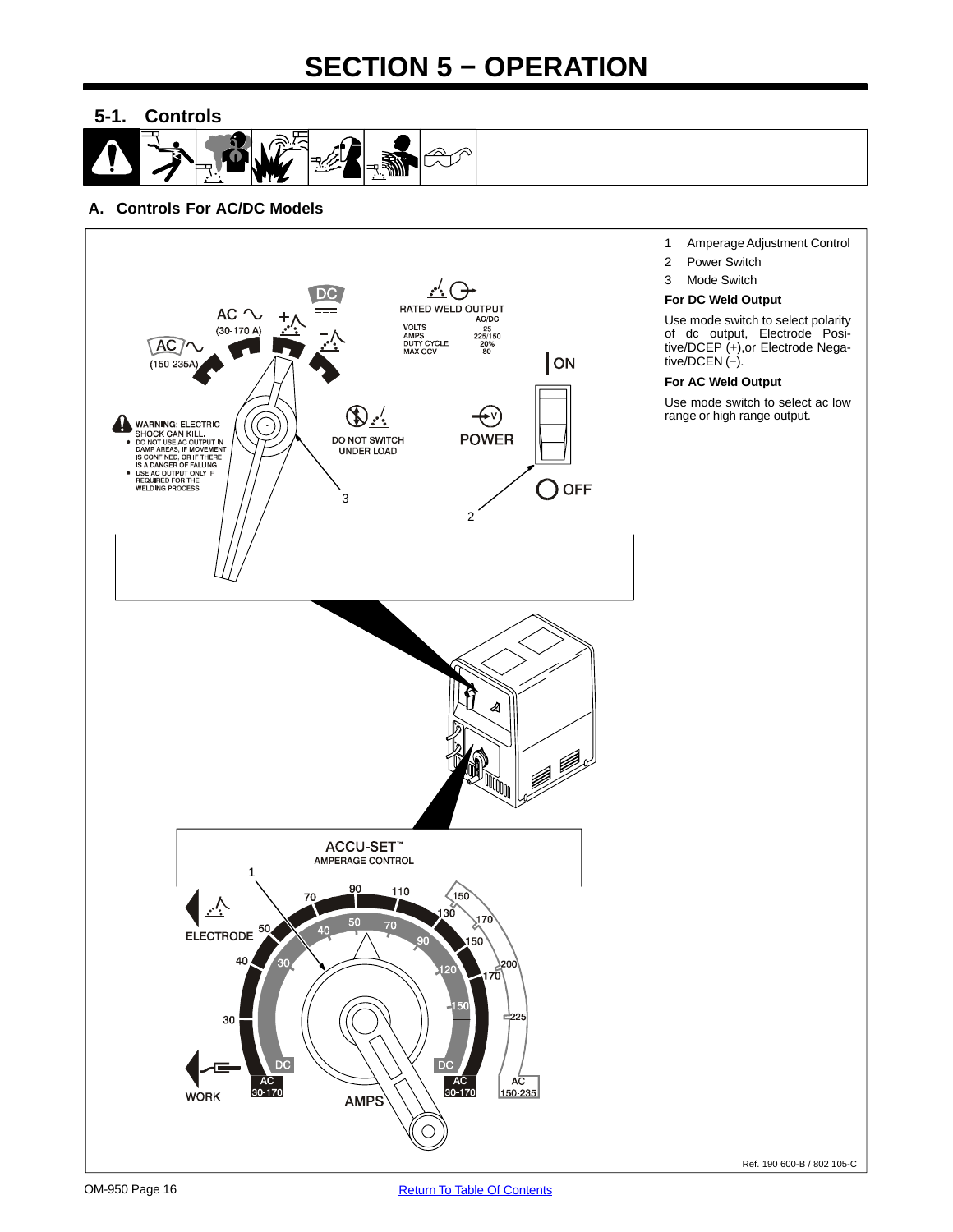## **B. Controls For AC Models**

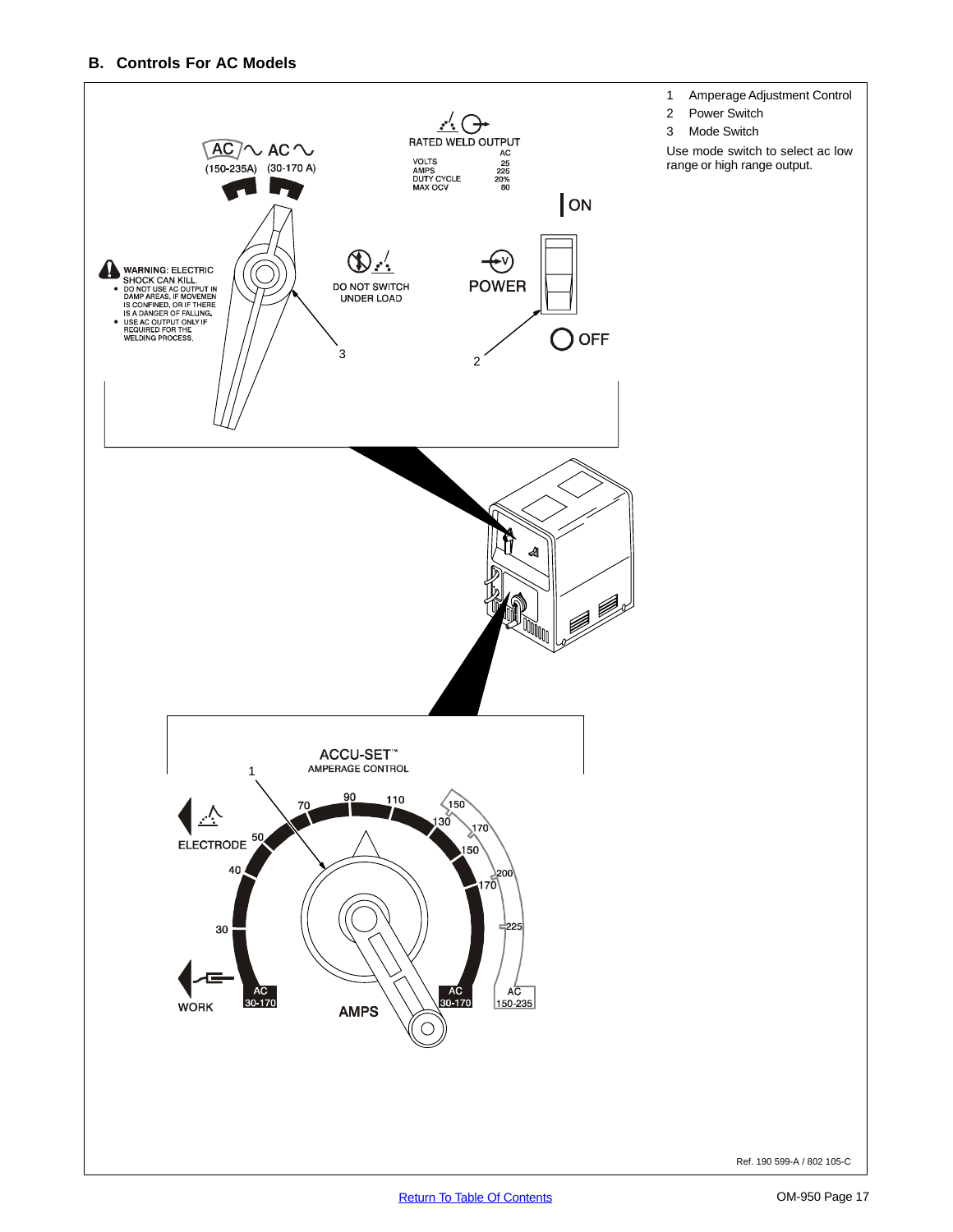# <span id="page-21-0"></span>**6-1. Routine Maintenance**



# **6-2. Lubricating Shunt Block And Anti-Noise Adjustment**

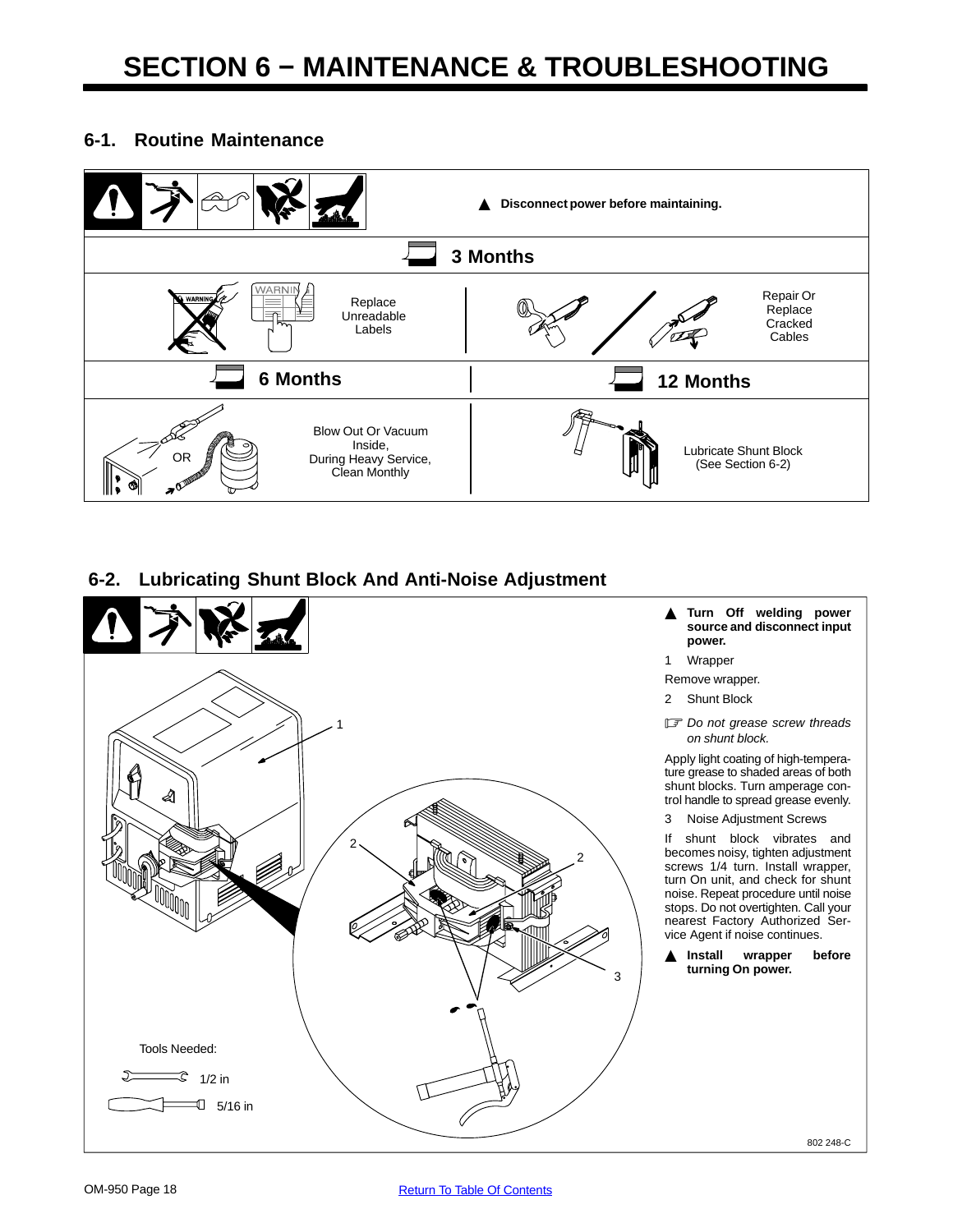# <span id="page-22-0"></span>**6-3. Reinstalling Amperage Adjustment Indicator**

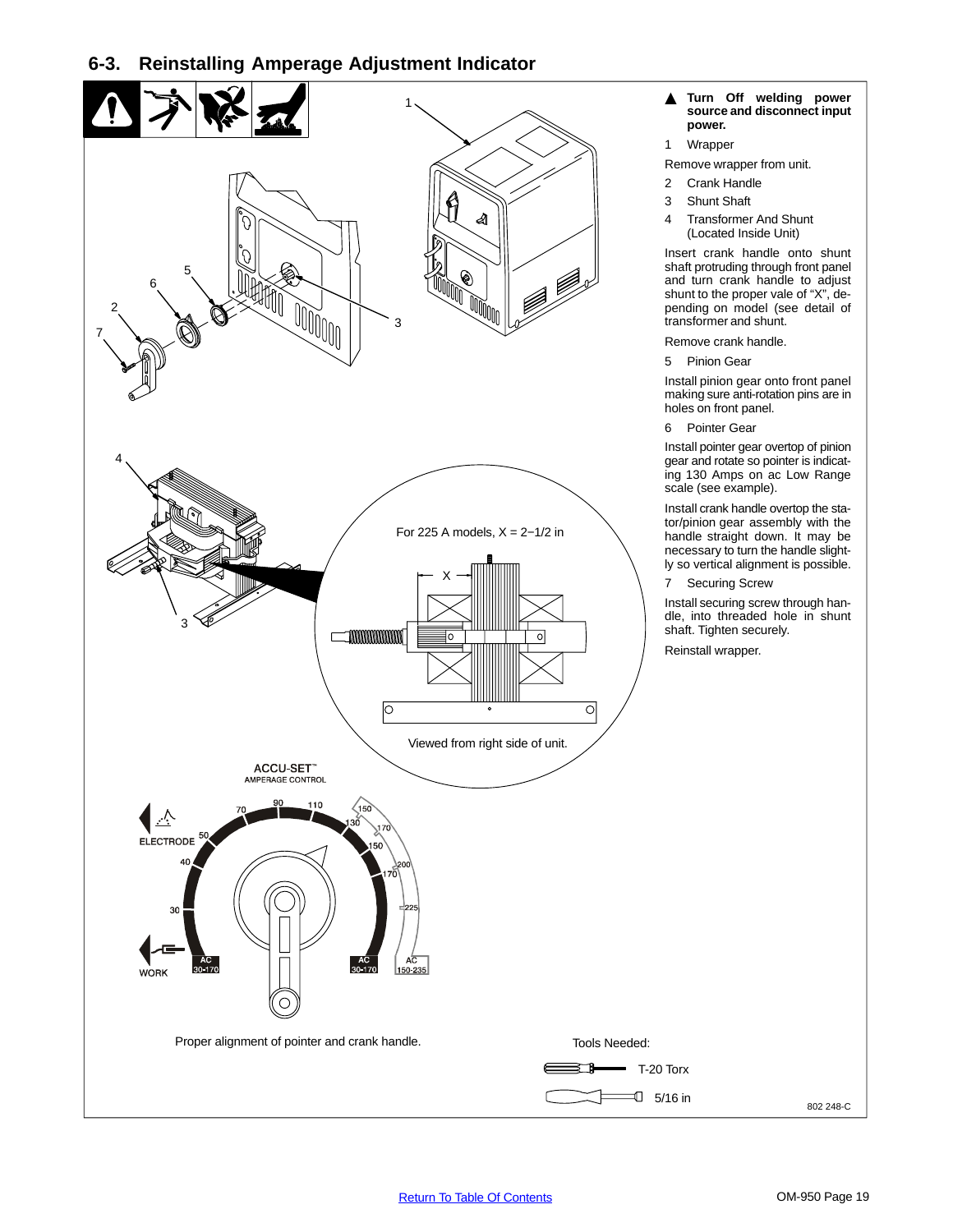# <span id="page-23-0"></span>**6-4. Troubleshooting**



| <b>Trouble</b>                        | Remedy                                                                                      |  |  |
|---------------------------------------|---------------------------------------------------------------------------------------------|--|--|
| No weld output; fan does not run.     | Be sure line disconnect switch is in On position (see Section 4-8).                         |  |  |
|                                       | Check and replace line fuses if open. Reset breakers if necessary (see Section 4-8).        |  |  |
| Fan does not run; weld output okay.   | Be sure nothing is blocking movement of fan. If fan does not run freely, replace fan motor. |  |  |
| Erratic weld current.                 | Clean and tighten all weld cable connections.                                               |  |  |
| Erratic arc with excessive spatter.   | Use dry, properly stored electrodes.                                                        |  |  |
|                                       | Shorten arc length.                                                                         |  |  |
|                                       | Reduce amperage setting (see Section 5-1).                                                  |  |  |
| Electrode freezing to work.           | Increase amperage setting (see Section 5-1).                                                |  |  |
|                                       | Increase arc length.                                                                        |  |  |
|                                       | Use dry, properly stored electrodes.                                                        |  |  |
| Noise and vibration from shunt block. | Lubricate shunt block and/or tighten adjustment screws (see Section 6-2).                   |  |  |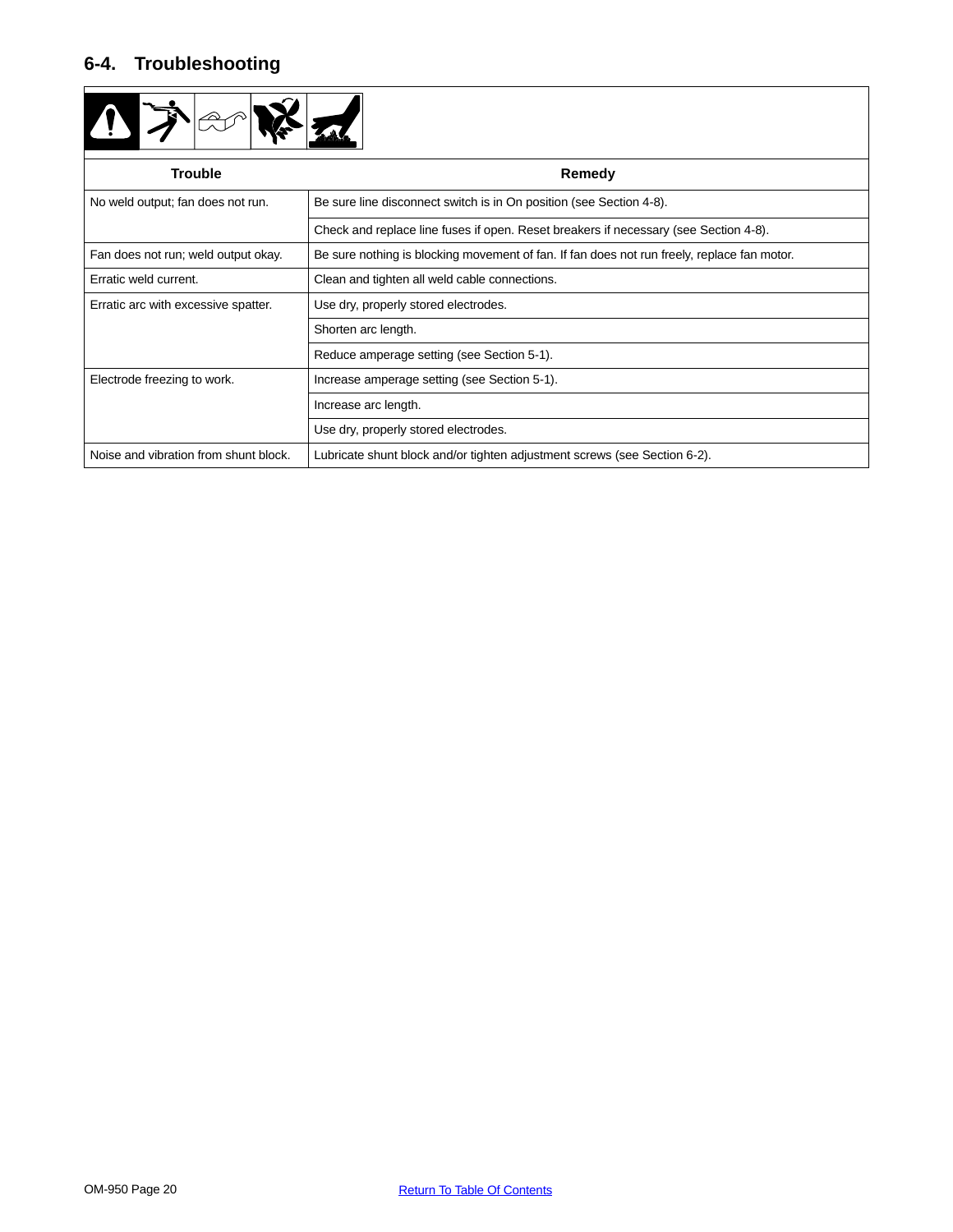# **SECTION 7 − ELECTRICAL DIAGRAMS**

<span id="page-24-0"></span>

191 364





**Figure 7-2. Circuit Diagram For 225 (230 Volts) Models**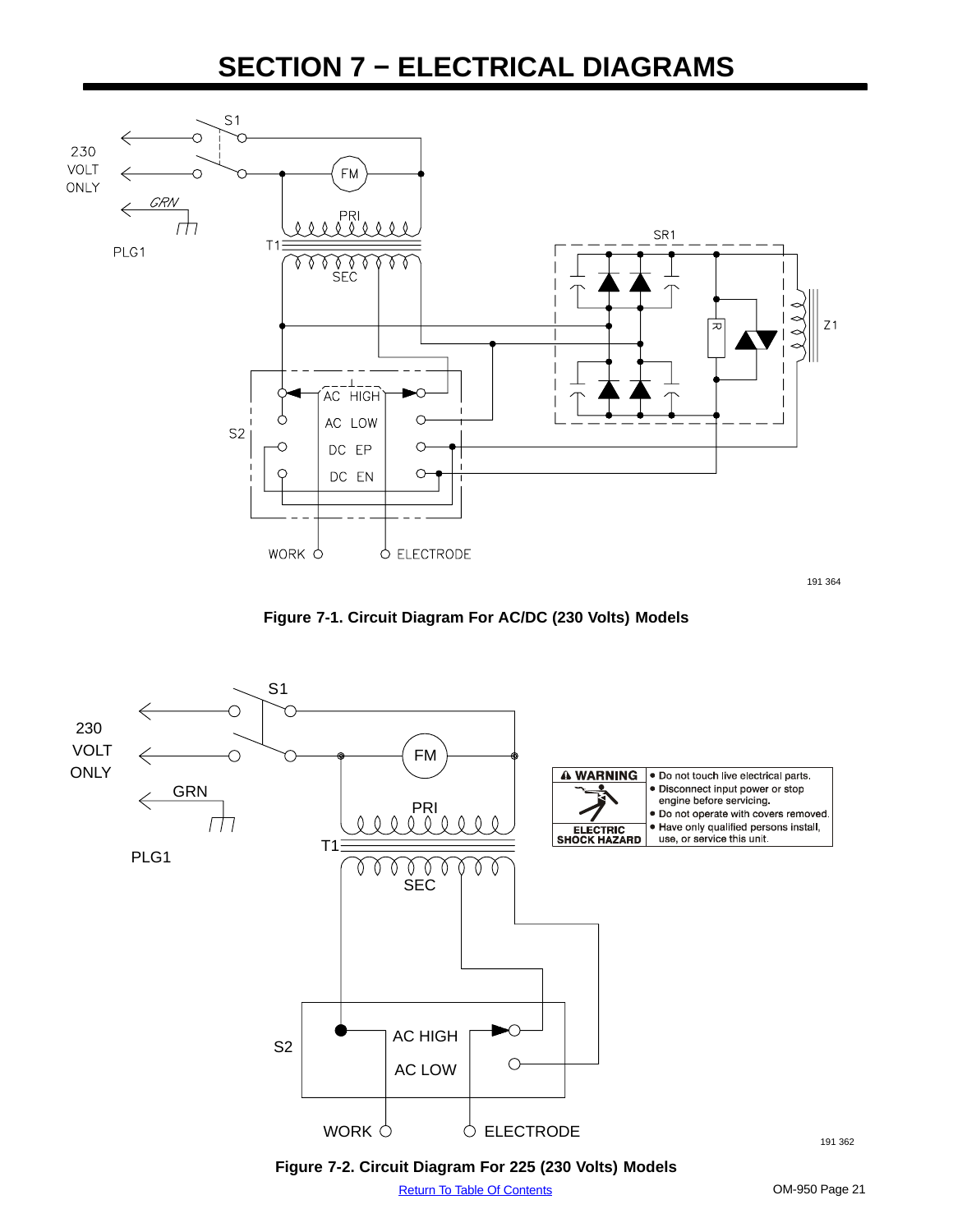mod5.1\* 9/92

# <span id="page-25-0"></span>**A. Welding Methods**



# **8-1. Shielded Metal Arc Welding (SMAW) Procedure**



Use a chipping hammer and wire brush to remove slag. Remove slag and check weld bead before making another weld pass.

4 Insulated Electrode Holder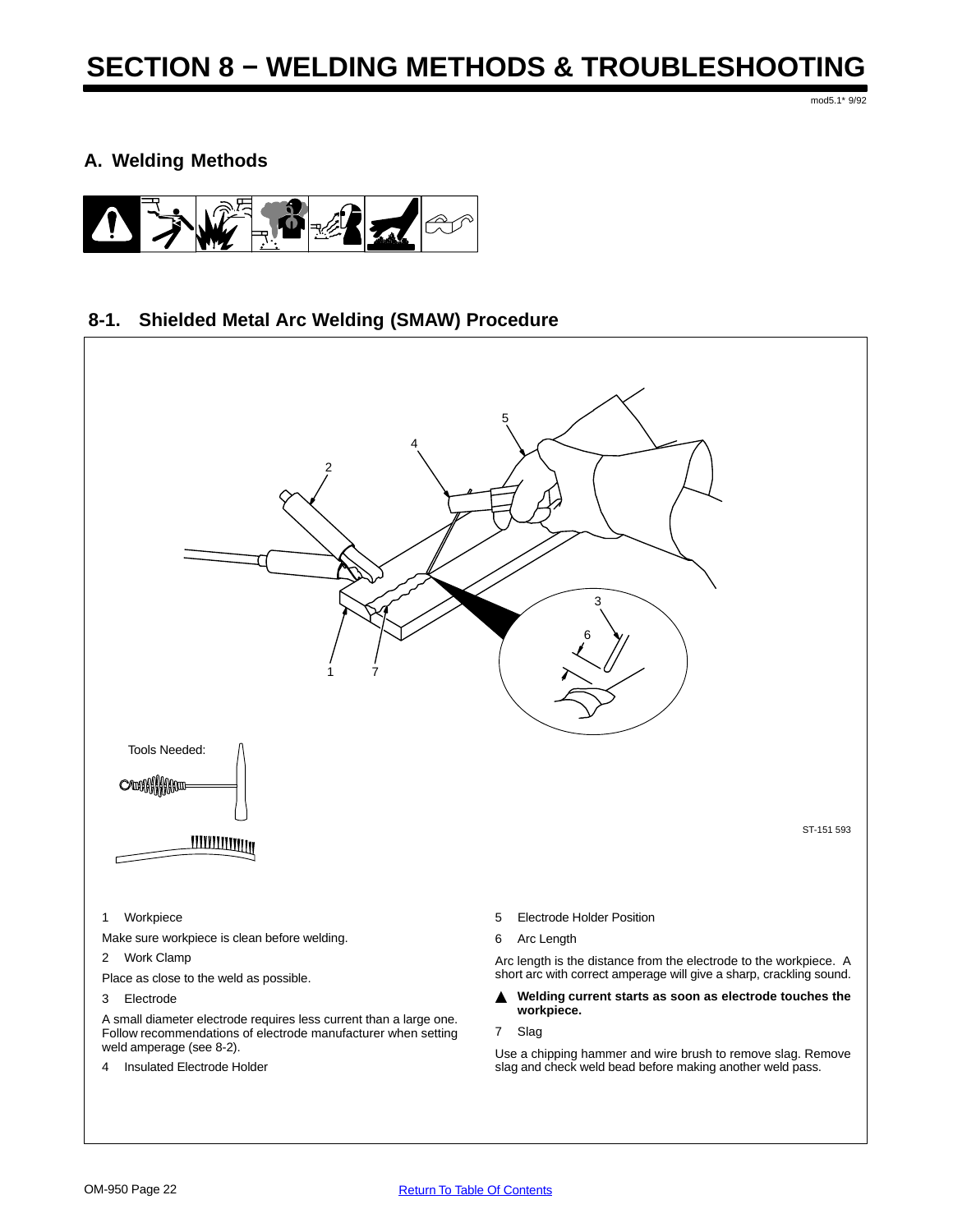<span id="page-26-0"></span>

| ELECTRODE                                                                                  | ڻ     | 9 | POSITION                              | PENETRATION | <b>ISAGE</b>                   |
|--------------------------------------------------------------------------------------------|-------|---|---------------------------------------|-------------|--------------------------------|
| 6010                                                                                       | EP    |   | <b>ALL</b>                            | <b>DEEP</b> | MIN. PREP, ROUGH               |
| 6011                                                                                       | EP    | V | ALL                                   | <b>DEEP</b> | <b>HIGH SPATTER</b>            |
| 6013                                                                                       | EP,EN | √ | <b>ALL</b>                            | <b>LOW</b>  | <b>GENERAL</b>                 |
| 7014                                                                                       | EP,EN | V | <b>ALL</b>                            | <b>MED</b>  | SMOOTH, EASY,<br>FAST          |
| 7018                                                                                       | EP    | V | <b>ALL</b>                            | <b>LOW</b>  | LOW HYDROGEN,<br><b>STRONG</b> |
| 7024                                                                                       | EP.EN | V | FLAT<br><b>HORIZ</b><br><b>FILLET</b> | LOW         | SMOOTH, EASY,<br><b>FASTER</b> |
| NI-CL                                                                                      | EP    | V | <b>ALL</b>                            | <b>LOW</b>  | <b>CAST IRON</b>               |
| 308L                                                                                       | EP    | v | ALL                                   | <b>LOW</b>  | <b>STAINLESS</b>               |
| *EP = ELECTRODE POSITIVE (REVERSE POLARITY)<br>EN = ELECTRODE NEGATIVE (STRAIGHT POLARITY) |       |   |                                       |             |                                |

Ref. ST-087 985-A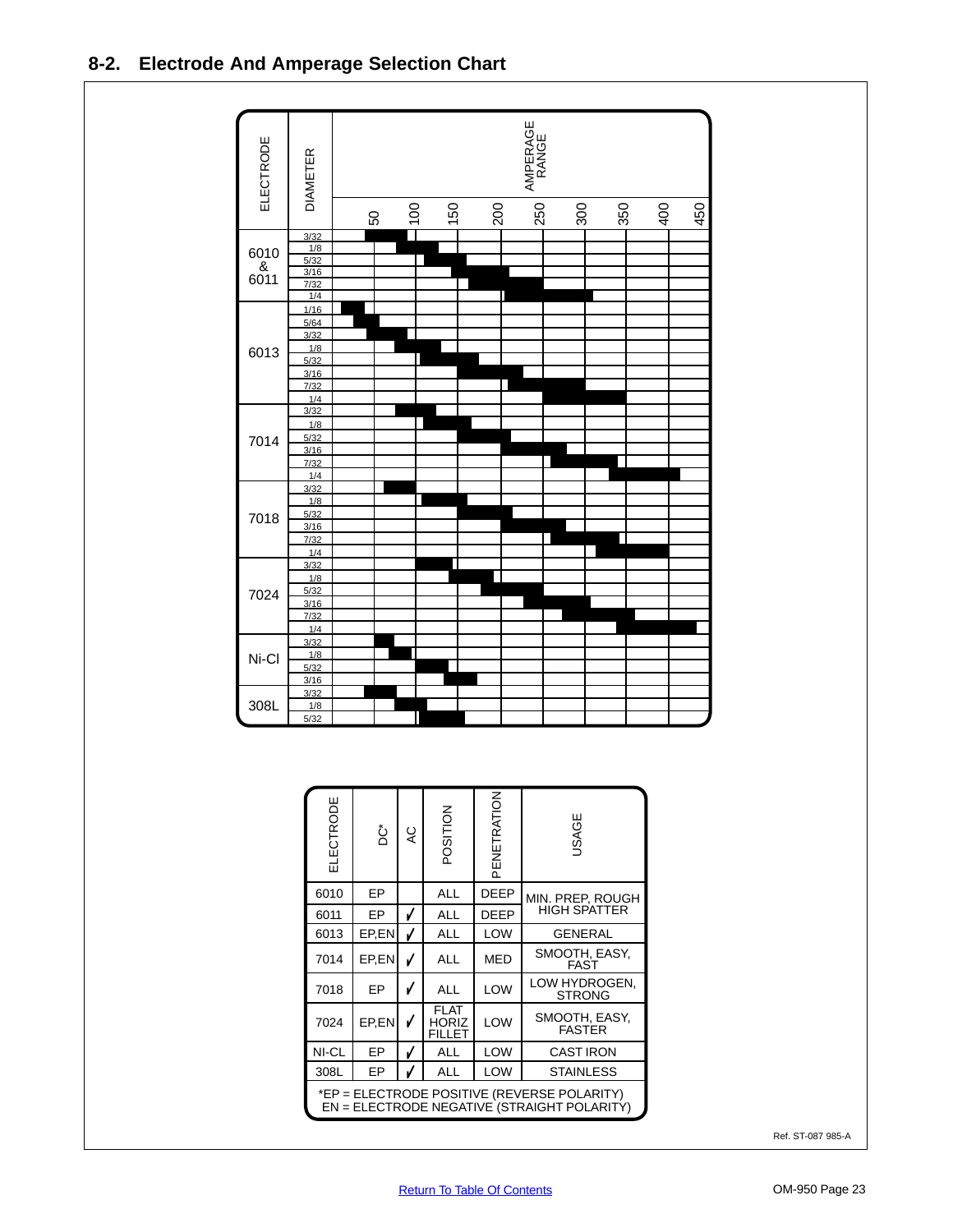# <span id="page-27-0"></span>**8-3. Striking An Arc**



# **8-4. Positioning The Electrode Holder**

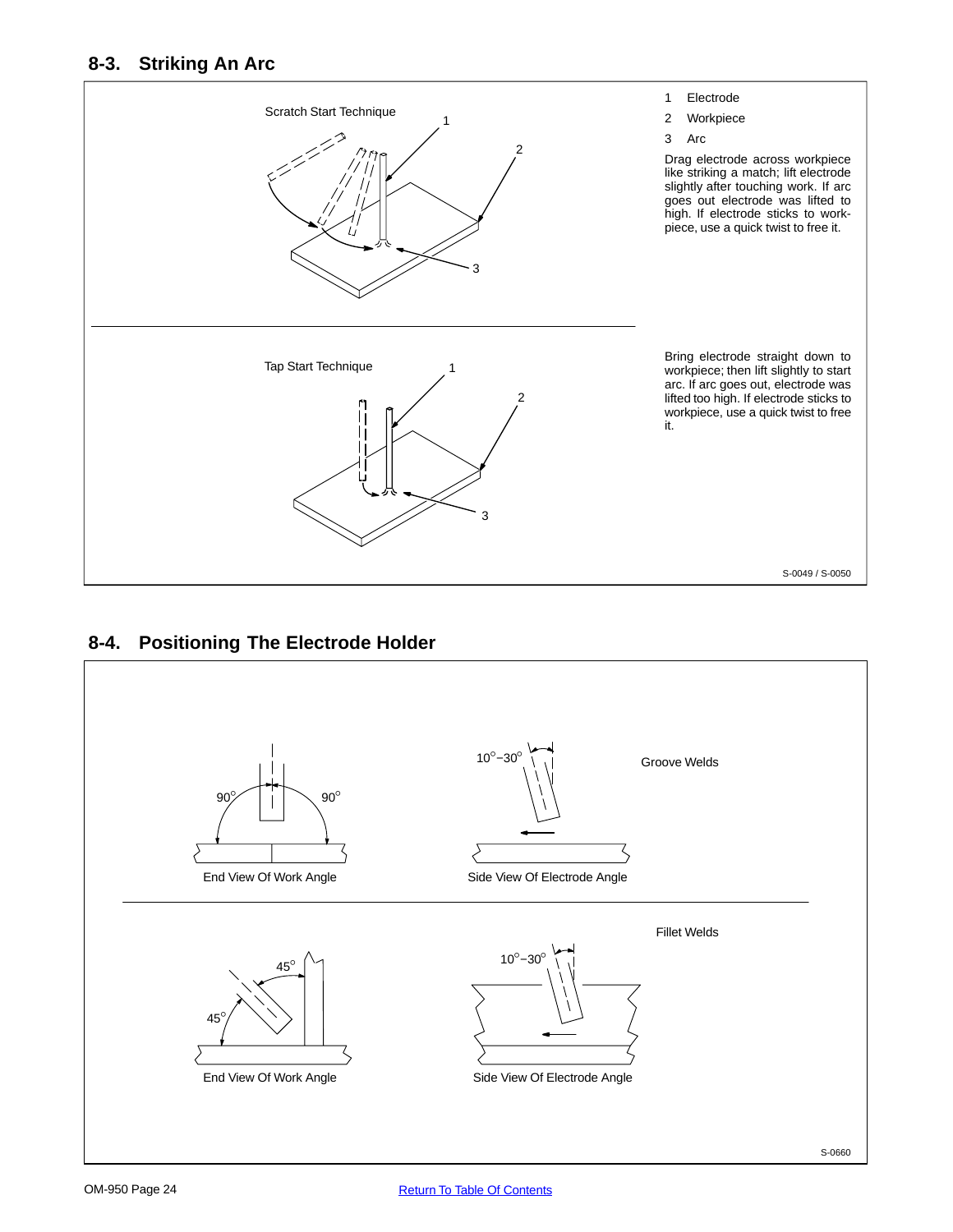# <span id="page-28-0"></span>**8-5. Weld Bead Characteristics**



# **8-6. Conditions That Affect Weld Bead Shape**

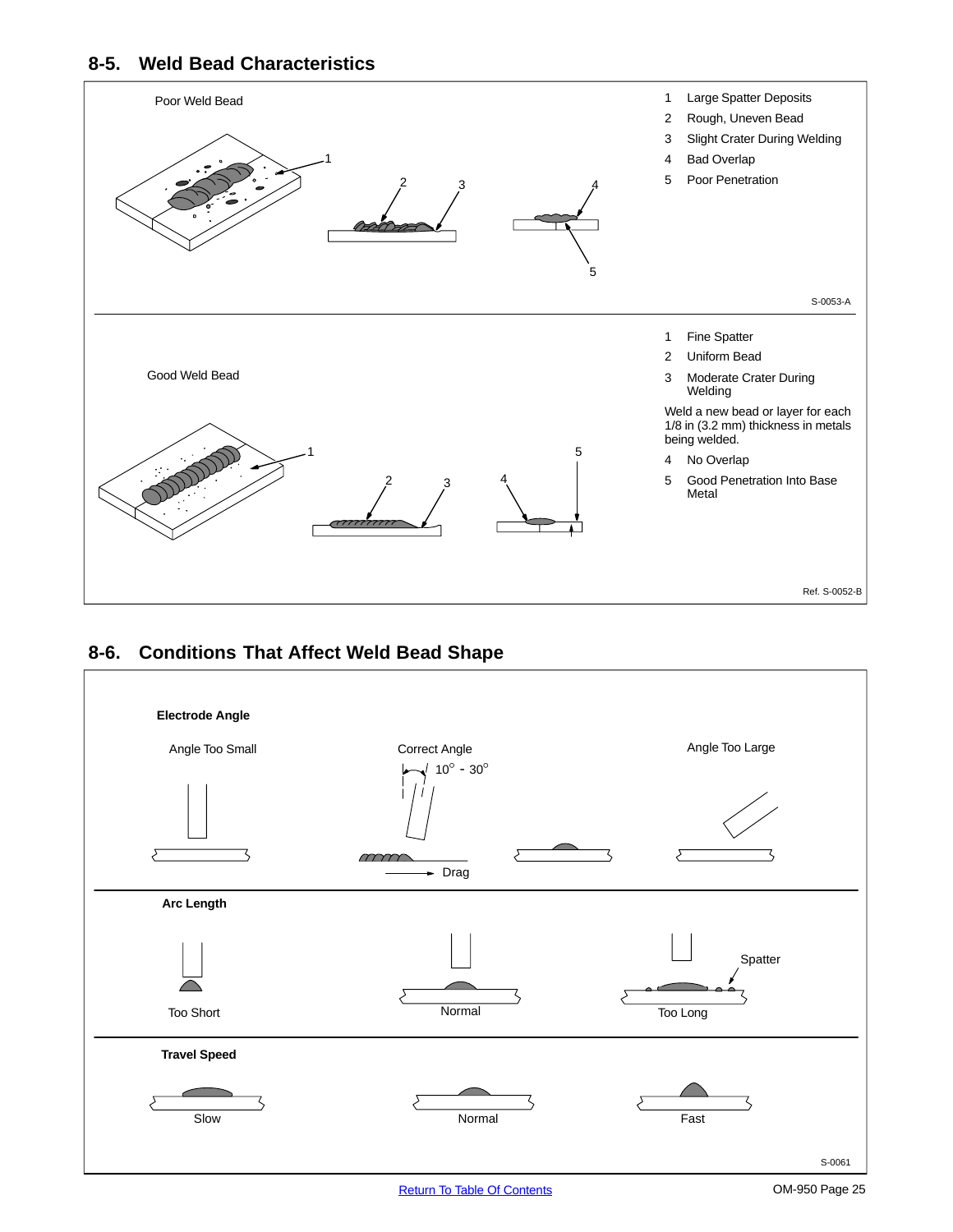<span id="page-29-0"></span>

# **8-8. Butt Joints**

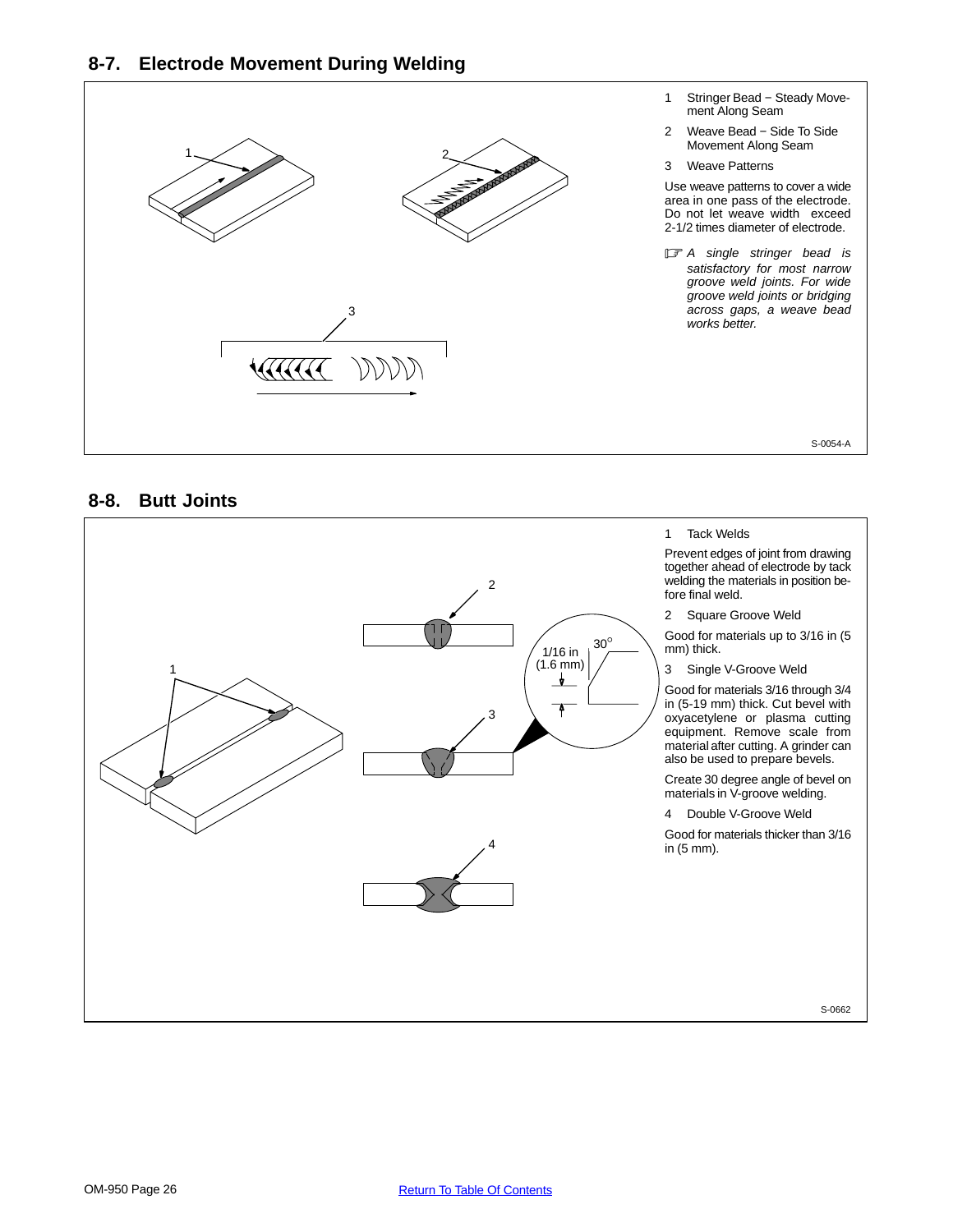# <span id="page-30-0"></span>**8-9. Lap Joints**



# **8-10. Tee Joints**



# **B. Welding Troubleshooting**



**Table 6-1. Porosity**

|                        | Porosity - small cavities or holes resulting<br>from gas pockets in weld metal.                              |  |
|------------------------|--------------------------------------------------------------------------------------------------------------|--|
| <b>Possible Causes</b> | <b>Corrective Actions</b>                                                                                    |  |
| Arc length too long.   | Reduce arc length.                                                                                           |  |
| Damp electrode.        | Use dry electrode.                                                                                           |  |
| Workpiece dirty.       | Remove all grease, oil, moisture, rust, paint, coatings, slag, and dirt from work surface before<br>welding. |  |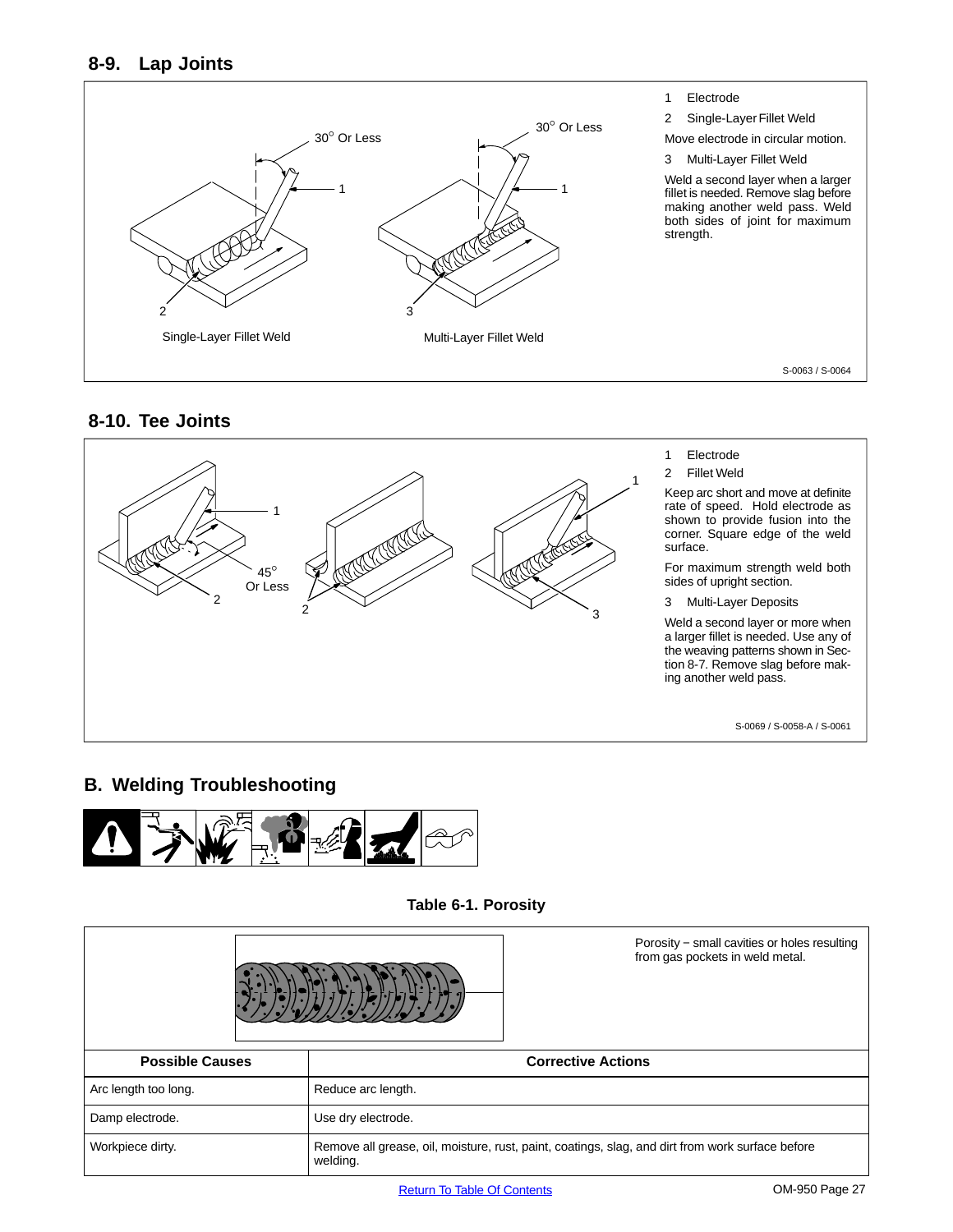# **Table 6-2. Excessive Spatter**

|                                         | Excessive Spatter - scattering of molten<br>metal particles that cool to solid form near<br>weld bead. |
|-----------------------------------------|--------------------------------------------------------------------------------------------------------|
| <b>Possible Causes</b>                  | <b>Corrective Actions</b>                                                                              |
| Amperage too high for electrode.        | Decrease amperage or select larger electrode.                                                          |
| Arc length too long or voltage too high | Reduce arc length or voltage.                                                                          |

# **Table 6-3. Incomplete Fusion**

|                             |                                                                                                              | Incomplete Fusion - failure of weld metal<br>to fuse completely with base metal or a<br>preceeding weld bead. |  |
|-----------------------------|--------------------------------------------------------------------------------------------------------------|---------------------------------------------------------------------------------------------------------------|--|
| <b>Possible Causes</b>      | <b>Corrective Actions</b>                                                                                    |                                                                                                               |  |
| Insufficient heat input.    | Increase amperage. Select larger electrode and increase amperage.                                            |                                                                                                               |  |
| Improper welding technique. | Place stringer bead in proper location(s) at joint during welding.                                           |                                                                                                               |  |
|                             | Adjust work angle or widen groove to access bottom during welding.                                           |                                                                                                               |  |
|                             | Momentarily hold arc on groove side walls when using weaving technique.                                      |                                                                                                               |  |
|                             | Keep arc on leading edge of weld puddle.                                                                     |                                                                                                               |  |
| Workpiece dirty.            | Remove all grease, oil, moisture, rust, paint, coatings, slag, and dirt from work surface before<br>welding. |                                                                                                               |  |

# **Table 6-4. Lack Of Penetration**

| Lack of Penetration         | Lack Of Penetration - shallow fusion be-<br>tween weld metal and base metal.<br>Good Penetration |  |  |
|-----------------------------|--------------------------------------------------------------------------------------------------|--|--|
| <b>Possible Causes</b>      | <b>Corrective Actions</b>                                                                        |  |  |
|                             |                                                                                                  |  |  |
| Improper joint preparation. | Material too thick. Joint preparation and design must provide access to bottom of groove.        |  |  |
| Improper weld technique.    | Keep arc on leading edge of weld puddle.                                                         |  |  |
| Insufficient heat input.    | Increase amperage. Select larger electrode and increase amperage.                                |  |  |
|                             | Reduce travel speed.                                                                             |  |  |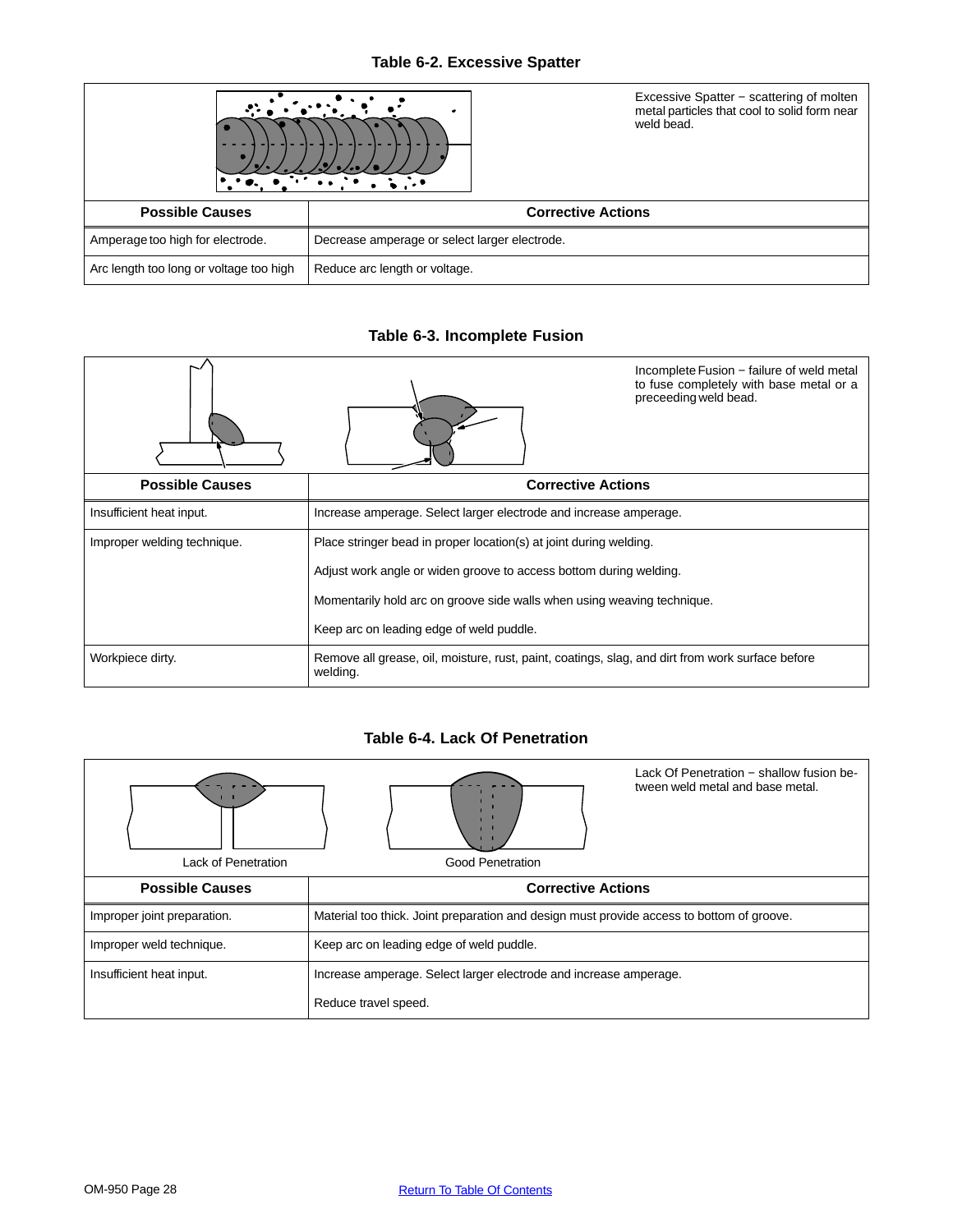## **Table 6-5. Excessive Penetration**



## **Table 6-6. Burn-Through**



# **Table 6-7. Waviness Of Bead**



#### **Table 6-8. Distortion**

|                        | Base metal moves<br>in the direction of<br>the weld bead.      | Distortion – contraction of weld metal dur-<br>ing welding that forces base metal to<br>move. |
|------------------------|----------------------------------------------------------------|-----------------------------------------------------------------------------------------------|
| <b>Possible Causes</b> | <b>Corrective Actions</b>                                      |                                                                                               |
| Excessive heat input.  | Use restraint (clamp) to hold base metal in position.          |                                                                                               |
|                        | Make tack welds along joint before starting welding operation. |                                                                                               |
|                        | Select lower amperage for electrode.                           |                                                                                               |
|                        | Increase travel speed.                                         |                                                                                               |
|                        | Weld in small segments and allow cooling between welds.        |                                                                                               |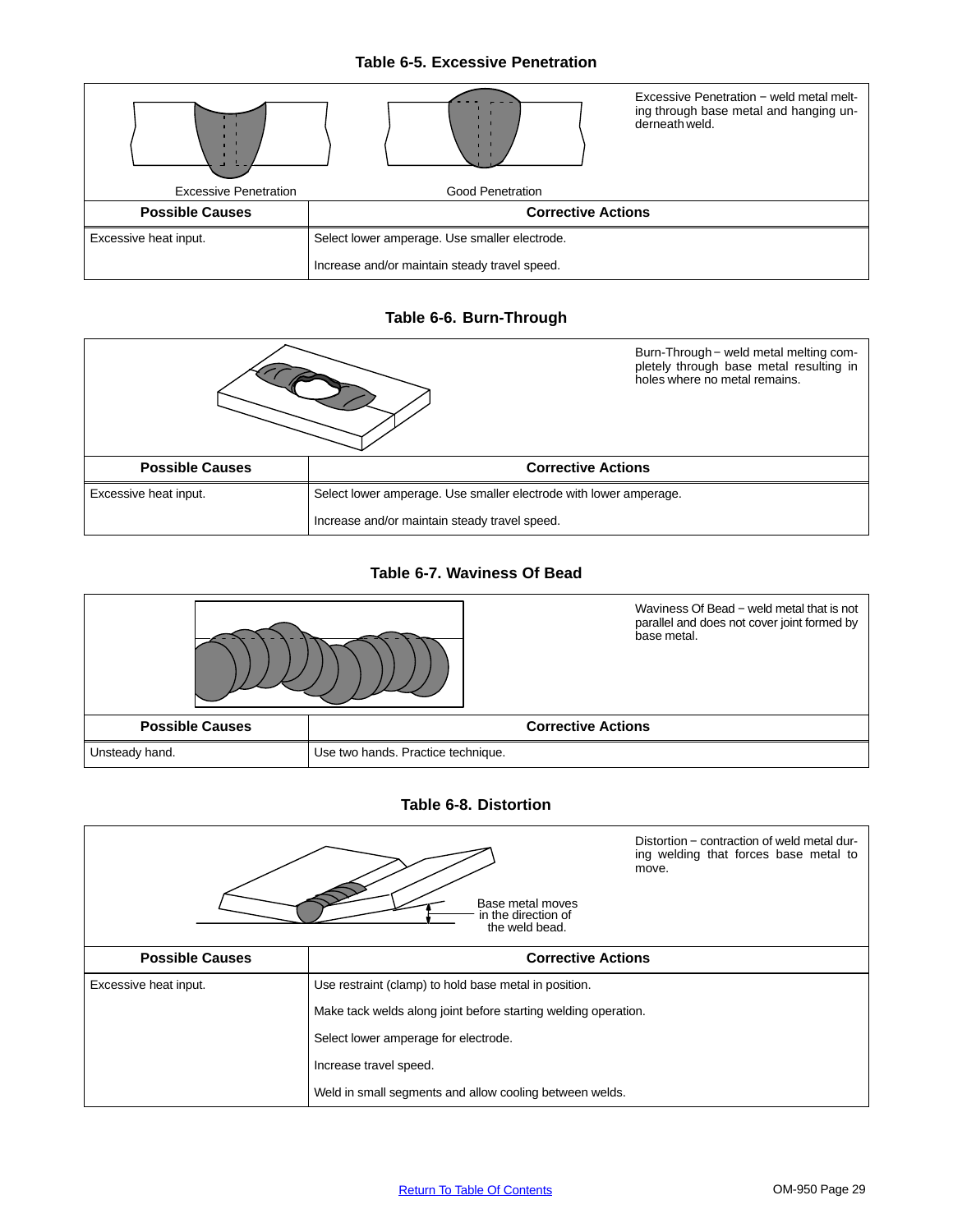# **SECTION 9 − PARTS LIST**

<span id="page-33-0"></span>

802 245-E

**Figure 9-1. Main Assembly (AC/DC model illustrated)**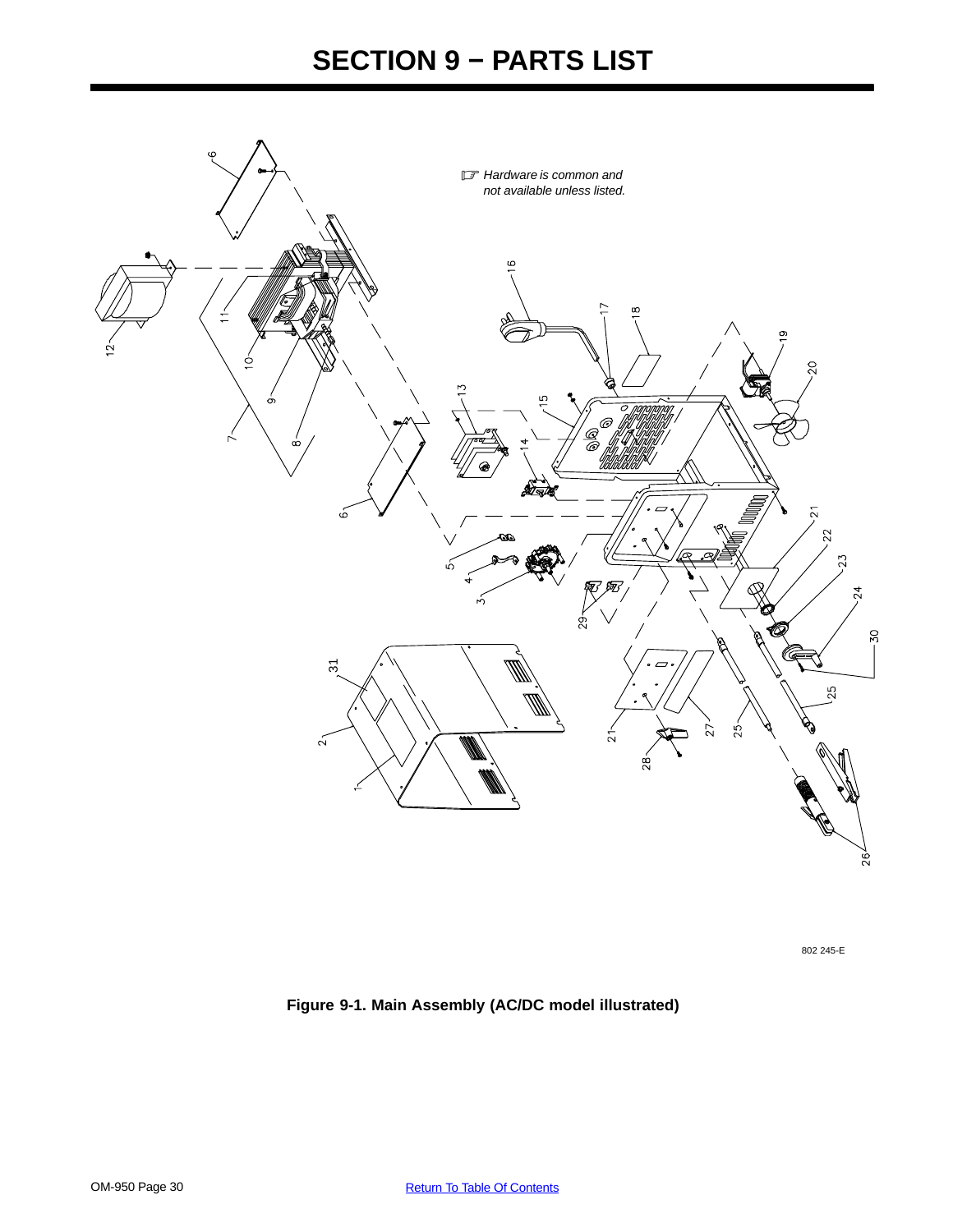| Item | Dia.  | Part |
|------|-------|------|
| No.  | Mkgs. | No.  |

**Figure [9-1.](#page-33-0) Main Assembly**

| 1  217 732  LABEL, Warning General Precautionary (En/Fr) Vert  1<br>$\ddotsc$                                                                |
|----------------------------------------------------------------------------------------------------------------------------------------------|
|                                                                                                                                              |
| 3  S2  190 079  SWITCH, secondary 2-position (AC model)  1                                                                                   |
| $\ldots$ 3 $\ldots$ S2 $\ldots$ 190 080 $\ldots$ SWITCH, secondary 4-position (AC/DC 225 model) $\ldots$ $\ldots$ $\ldots$ $\ldots$ $\ldots$ |
| $\ddotsc$                                                                                                                                    |
|                                                                                                                                              |
|                                                                                                                                              |
| $\ddot{\phantom{a}}$                                                                                                                         |
| 7  T1  190 170  TRANSFORMER & SHUNT, (230V 225A model) (consisting of)  1                                                                    |
| . 8 190 242                                                                                                                                  |
| $\ddot{\phantom{a}}$                                                                                                                         |
|                                                                                                                                              |
|                                                                                                                                              |
|                                                                                                                                              |
|                                                                                                                                              |
|                                                                                                                                              |
|                                                                                                                                              |
|                                                                                                                                              |
| 17  111 443  BUSHING, strain relief (230V 225A model)  1                                                                                     |
|                                                                                                                                              |
|                                                                                                                                              |
|                                                                                                                                              |
|                                                                                                                                              |
| 005 656<br>. . 20                                                                                                                            |
| $\ldots$ 21 $\ldots$ 193 289                                                                                                                 |
| $\ldots$ 21 $\ldots$ 193 291                                                                                                                 |
| 21  218 246  LABEL,Control/Output AC 235 Amp (EN/FR)  1                                                                                      |
|                                                                                                                                              |
| 22 ………… 190 296 … GEAR, pinion …………………………………………………………… 1                                                                                     |
|                                                                                                                                              |
|                                                                                                                                              |
|                                                                                                                                              |
|                                                                                                                                              |
|                                                                                                                                              |
|                                                                                                                                              |
| 27  217 981  LABEL, brand Identity Stickmate LX (EN/FR)  1                                                                                   |
|                                                                                                                                              |
|                                                                                                                                              |
| 30  494 907  SCREW, K50 x 20 pan hd-trx stl pld thread forming  1                                                                            |
| 31  216 361  LABEL, electrode/amperage selector (not included with EN/FR model)  1                                                           |
|                                                                                                                                              |

+When ordering a component originally displaying a precautionary label, the label should also be ordered. **To maintain the factory original performance of your equipment, use only Manufacturer's Suggested Replacement Parts. Model and serial number required when ordering parts from your local distributor.**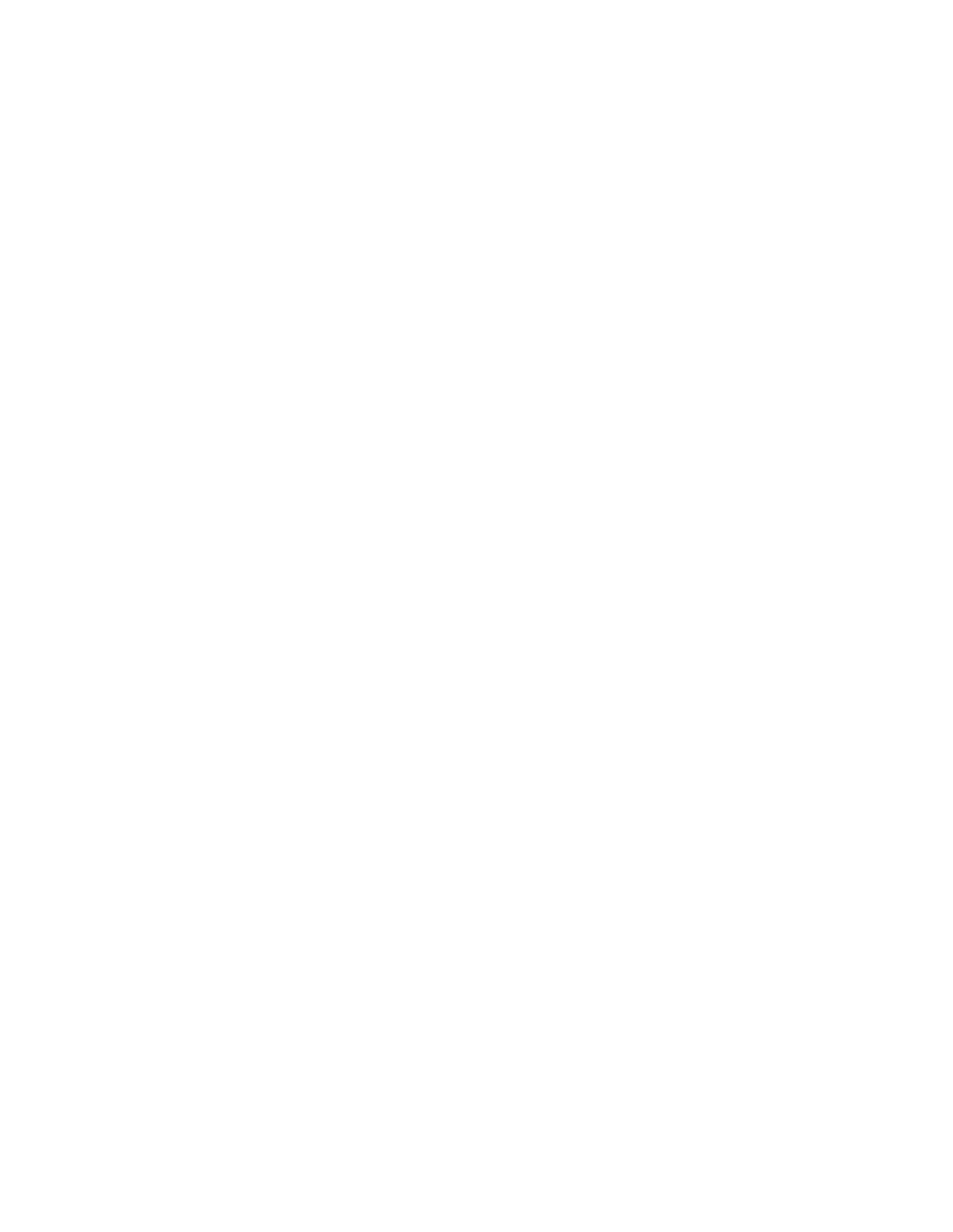#### Warranty Questions?

Call 1-877-HOBART1 for your local Hobart distributor.

#### **Service**

You always get the fast, reliable response you need. Most replacement parts can be in your hands in 24 hours.

#### **Support**

Need fast answers to the tough welding questions? Contact your distributor or call 1-800-332-3281. The expertise of the distributor and Hobart is there to help you, every step of the way.



# Effective January 1, 2003

5/3/1 WARRANTY applies to all Handler 125, 135 and 175 models, Airforce 250, 250A, 375, 400 and 625 models, and Champion 4500 and 10,000 models, Beta-Mig 1800, Champ 1435, 2060, 8500 models, Ironman 210 and 250 models, Stickmate models, Tigmate models, and HSW-15 and HSW-25 spot welder models effective with Serial No. KK200262 and newer.

> This limited warranty supersedes all previous Hobart warranties and is exclusive with no other guarantees or warranties expressed or implied.

Hobart products are serviced by Hobart or Miller Authorized Service Agencies.

Hobart's 5/3/1 Limited Warranty shall not apply to:

LIMITED WARRANTY − Subject to the terms and conditions below, Hobart/Miller Electric Mfg. Co., Appleton, Wisconsin, warrants to its original retail purchaser that new Hobart equipment sold after the effective date of this limited warranty is free of defects in material and workmanship at the time it is shipped by Hobart. THIS WARRANTY IS EXPRESSLY IN LIEU OF ALL OTHER WARRANTIES, EXPRESS OR IMPLIED, INCLUDING THE WARRANTIES OF MERCHANTABILITY AND **FITNESS** 

Within the warranty periods listed below, Hobart/Miller will repair or replace any warranted parts or components that fail due to such defects in material or workmanship. Hobart/Miller must be notified in writing within thirty (30) days of such defect or failure, at which time Hobart/Miller will provide instructions on the warranty claim procedures to be followed.

Hobart/Miller shall honor warranty claims on warranted equipment listed below in the event of such a failure within the warranty time periods. All warranty time periods start on the date that the equipment was delivered to the original retail purchaser, or one year after the equipment is sent to a North American distributor or eighteen months after the equipment is sent to an International distributor.

- 1. 5 Years Parts and Labor
	- **Original Main Power Rectifiers**
	- **Transformers**
	- Stabilizers
	- **Reactors**
- 2. 3 Years Parts and Labor
	- **Drive Systems**
	- PC Boards
	- Rotors, Stators and Brushes
	- Idle Module
	- Solenoid Valves
	- Switches and Controls
	- Spot Welder Transformer
- 3. 1 Year Parts and Labor Unless Specified (90 days for industrial use)
	- Motor-Driven Guns
	- MIG Guns/TIG Torches
	- **Relays**
	- Contactors
	- **Regulators**
	- Water Coolant Systems
	- Flowgauge and Flowmeter Regulators (No Labor)
	- **HF Units**
	- Running Gear/Trailers
	- Plasma Cutting Torches
	- Remote Controls
	- Replacement Parts (No labor)
- **Accessories** 
	- **Field Options**
	- (NOTE: Field options are covered for the remaining warranty period of the product they are installed in, or for a minimum of one year — whichever is greater.)
- 4. Engines, batteries and tires are warranted separately by the manufacturer.
- 1. **Consumable components such as contact tips, cutting nozzles, slip rings, drive rolls, gas diffusers, plasma torch tips and electrodes, weld cables, and tongs and tips, or parts that fail due to normal wear.** (Exception: brushes, slip rings, and relays are covered on Hobart Engine-Driven models.)
- 2. Items furnished by Hobart/Miller, but manufactured by others, such as engines or trade accessories. These items are covered by the manufacturer's warranty, if any.
- 3. Equipment that has been modified by any party other than Hobart/Miller, or equipment that has been improperly installed, improperly operated or misused based upon industry standards, or equipment which has not had reasonable and necessary maintenance, or equipment which has been used for operation outside of the specifications for the equipment.

HOBART PRODUCTS ARE INTENDED FOR PURCHASE AND USE BY COMMERCIAL/INDUSTRIAL USERS AND PERSONS TRAINED AND EXPERIENCED IN THE USE AND MAINTENANCE OF WELDING EQUIPMENT.

In the event of a warranty claim covered by this warranty, the exclusive remedies shall be, at Hobart's/Miller's option: (1) repair; or (2) replacement; or, where authorized in writing by Hobart/Miller in appropriate cases, (3) the reasonable cost of repair or replacement at an authorized Hobart/Miller service station; or (4) payment of or credit for the purchase price (less reasonable depreciation based upon actual use) upon return of the goods at customer's risk and expense. Hobart's/Miller's option of repair or replacement will be F.O.B., Factory at Appleton, Wisconsin, or F.O.B. at a Hobart/Miller authorized service facility as determined by Hobart/Miller. Therefore no compensation or reimbursement for transportation costs of any kind will be allowed.

TO THE EXTENT PERMITTED BY LAW, THE REMEDIES PROVIDED HEREIN ARE THE SOLE AND EXCLUSIVE<br>REMEDIES. IN NO EVENT SHALL HOBART/MILLER BE<br>LIABLE FOR DIRECT, INDIRECT, SPECIAL, INCIDENTAL OR<br>CONSEQUENTIAL DAMAGES (INCLUDING LOSS OF<br>PROFIT), WHETHER BASED ON CONTRACT, TORT OTHER LEGAL THEORY.

ANY EXPRESS WARRANTY NOT PROVIDED HEREIN AND ANY IMPLIED WARRANTY, GUARANTY OR REPRESENTATION AS TO PERFORMANCE, AND ANY REMEDY FOR BREACH OF CONTRACT TORT OR ANY OTHER LEGAL THEORY WHICH, BUT FOR THIS PROVISION, MIGHT ARISE BY IMPLICATION, OPERATION OF LAW, CUSTOM OF TRADE OR COURSE OF DEALING, INCLUDING<br>ANY IMPLIED WARRANTY OF MERCHANTABILITY OR<br>FITNESS FOR PARTICULAR PURPOSE, WITH RESPECT TO<br>ANY AND ALL EQUIPMENT FURNISHED BY HOBART/MILLER IS EXCLUDED AND DISCLAIMED BY Hobart/Miller.

Some states in the U.S.A. do not allow limitations of how long an implied warranty lasts, or the exclusion of incidental, indirect, special or consequential damages, so the above limitation or exclusion may not apply to you. This warranty provides specific legal rights, and other rights may be available, but may vary from state to state.

In Canada, legislation in some provinces provides for certain additional warranties or remedies other than as stated herein, and to the extent that they may not be waived, the limitations and exclusions set out above may not apply. This Limited Warranty provides specific legal rights, and other rights may be available, but may vary from province to province.